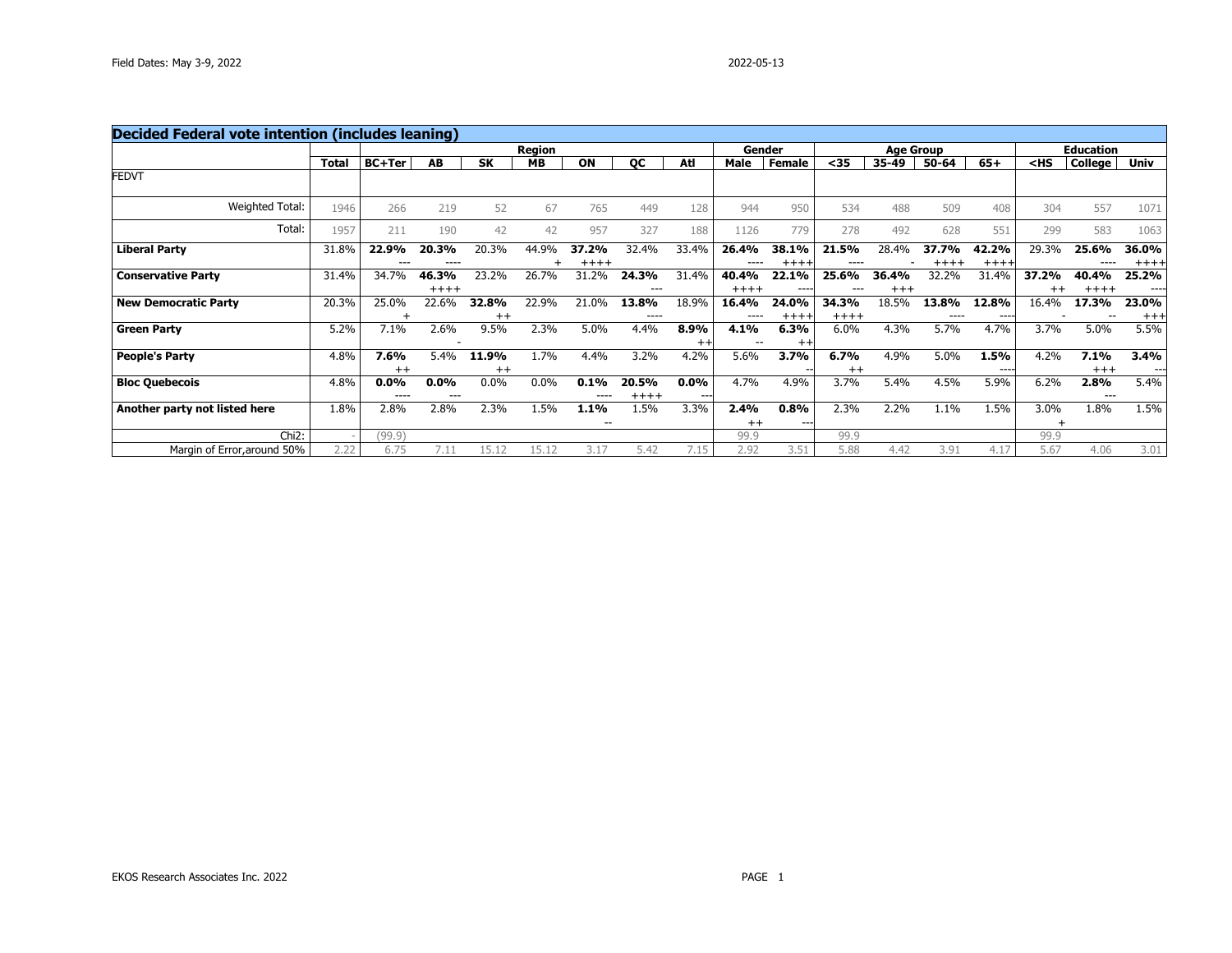| <b>Decided Federal vote intention (includes leaning)</b> |              |                 |                     |                   |              |                      |                      |                 |                   |                                                   |                   |                 |                      |                    |                 |                                         |                 |
|----------------------------------------------------------|--------------|-----------------|---------------------|-------------------|--------------|----------------------|----------------------|-----------------|-------------------|---------------------------------------------------|-------------------|-----------------|----------------------|--------------------|-----------------|-----------------------------------------|-----------------|
|                                                          |              |                 | <b>Social Class</b> |                   |              |                      |                      |                 |                   | Decided Federal vote intention (includes leaning) |                   |                 |                      |                    |                 | CP candidate preference among CP voters |                 |
|                                                          | <b>Total</b> | Poor            | Workinal            | Middle            | <b>Upper</b> | Lib                  | Cons                 | <b>NDP</b>      | Green             | People                                            | <b>Bloc</b>       | Other           | <b>Brown</b>         | <b>Charest</b>     | Lewis           | <b>Poilievre</b>                        | Other           |
| <b>FEDVT</b>                                             |              |                 |                     |                   |              |                      |                      |                 |                   |                                                   |                   |                 |                      |                    |                 |                                         |                 |
| Weighted Total:                                          | 1946         | 102             | 518                 | 1161              | 142          | 619                  | 611                  | 395             | 101               | 93                                                | 93                | 35              | 49                   | 94                 | 35              | 353                                     | 68              |
| Total:                                                   | 1957         | 99              | 498                 | 1196              | 143          | 671                  | 669                  | 326             | 96                | 87                                                | 74                | 34              | 59                   | 108                | 42              | 376                                     | 73              |
| <b>Liberal Party</b>                                     | 31.8%        | 32.7%           | 24.4%               | 35.0%<br>$+++++$  | 35.6%        | 100%<br>$+++++$      | $0.0\%$<br>$- - - -$ | $0.0\%$         | $0.0\%$<br>----   | 0.0%<br>----                                      | 0.0%<br>$- - - -$ | 0.0%<br>----    | 0.0%<br>$- - - -$    | $0.0\%$<br>---     | $0.0\%$         | $0.0\%$<br>----                         | $0.0\%$<br>---- |
| <b>Conservative Party</b>                                | 31.4%        | 21.6%           | 31.8%               | 31.8%             | 33.5%        | $0.0\%$<br>$- - - -$ | 100%<br>$++++$       | $0.0\%$         | $0.0\%$<br>----   | $0.0\%$<br>----                                   | $0.0\%$<br>----   | $0.0\%$<br>---- | 100%<br>$+++++$      | 100%<br>$++++$     | 100%<br>$++++$  | 100%<br>$++++$                          | 100%<br>$+++$   |
| <b>New Democratic Party</b>                              | 20.3%        | 17.7%           | 24.5%<br>$^{+++}$   | 19.3%             | 14.1%        | 0.0%<br>----         | $0.0\%$<br>$---$     | 100%<br>$++++$  | $0.0\%$<br>----   | 0.0%<br>----                                      | 0.0%<br>----      | 0.0%<br>---     | $0.0\%$<br>$- - - -$ | $0.0\%$<br>$- - -$ | $0.0\%$<br>---- | $0.0\%$<br>----                         | $0.0\%$<br>---- |
| <b>Green Party</b>                                       | 5.2%         | 9.4%<br>$^{++}$ | 7.2%<br>$^{++}$     | 4.2%<br>$- -$     | 3.2%         | $0.0\%$<br>$---$     | $0.0\%$<br>$- - - -$ | $0.0\%$         | 100%<br>$+ + + +$ | $0.0\%$                                           | 0.0%<br>$- -$     | 0.0%            | 0.0%                 | $0.0\%$            | $0.0\%$         | $0.0\%$<br>----                         | $0.0\%$<br>--   |
| <b>People's Party</b>                                    | 4.8%         | 8.0%            | 8.0%<br>$+++++$     | 2.9%<br>$- - - -$ | 5.2%         | 0.0%<br>$- - - -$    | $0.0\%$<br>$- - - -$ | $0.0\%$         | $0.0\%$           | 100%<br>$++++$                                    | 0.0%<br>$- -$     | $0.0\%$         | 0.0%                 | 0.0%               | $0.0\%$         | $0.0\%$<br>----                         | $0.0\%$         |
| <b>Bloc Quebecois</b>                                    | 4.8%         | 7.9%            | 1.9%<br>----        | 5.2%              | 7.8%         | $0.0\%$<br>----      | $0.0\%$<br>$- - - -$ | $0.0\%$<br>---- | $0.0\%$           | $0.0\%$<br>--                                     | 100%<br>$+++++$   | $0.0\%$         | 0.0%                 | $0.0\%$            | $0.0\%$         | $0.0\%$<br>----                         | $0.0\%$         |
| Another party not listed here                            | 1.8%         | 2.7%            | 2.2%                | 1.5%              | 0.7%         | 0.0%<br>----         | $0.0\%$<br>$- - - -$ | $0.0\%$<br>---  | 0.0%              | 0.0%                                              | 0.0%              | 100%<br>$+++++$ | 0.0%                 | 0.0%               | $0.0\%$         | 0.0%<br>---                             | $0.0\%$         |
| Chi <sub>2</sub> :                                       |              | (99.9)          |                     |                   |              | (99.9)               |                      |                 |                   |                                                   |                   |                 |                      |                    |                 |                                         |                 |
| Margin of Error, around 50%                              | 2.22         | 9.85            | 4.39                | 2.83              | 8.20         | 3.78                 | 3.79                 | 5.43            | 10.00             | 10.51                                             | 11.39             | 16.81           | 12.76                | 9.43               | 15.12           | 5.05                                    | 11.47           |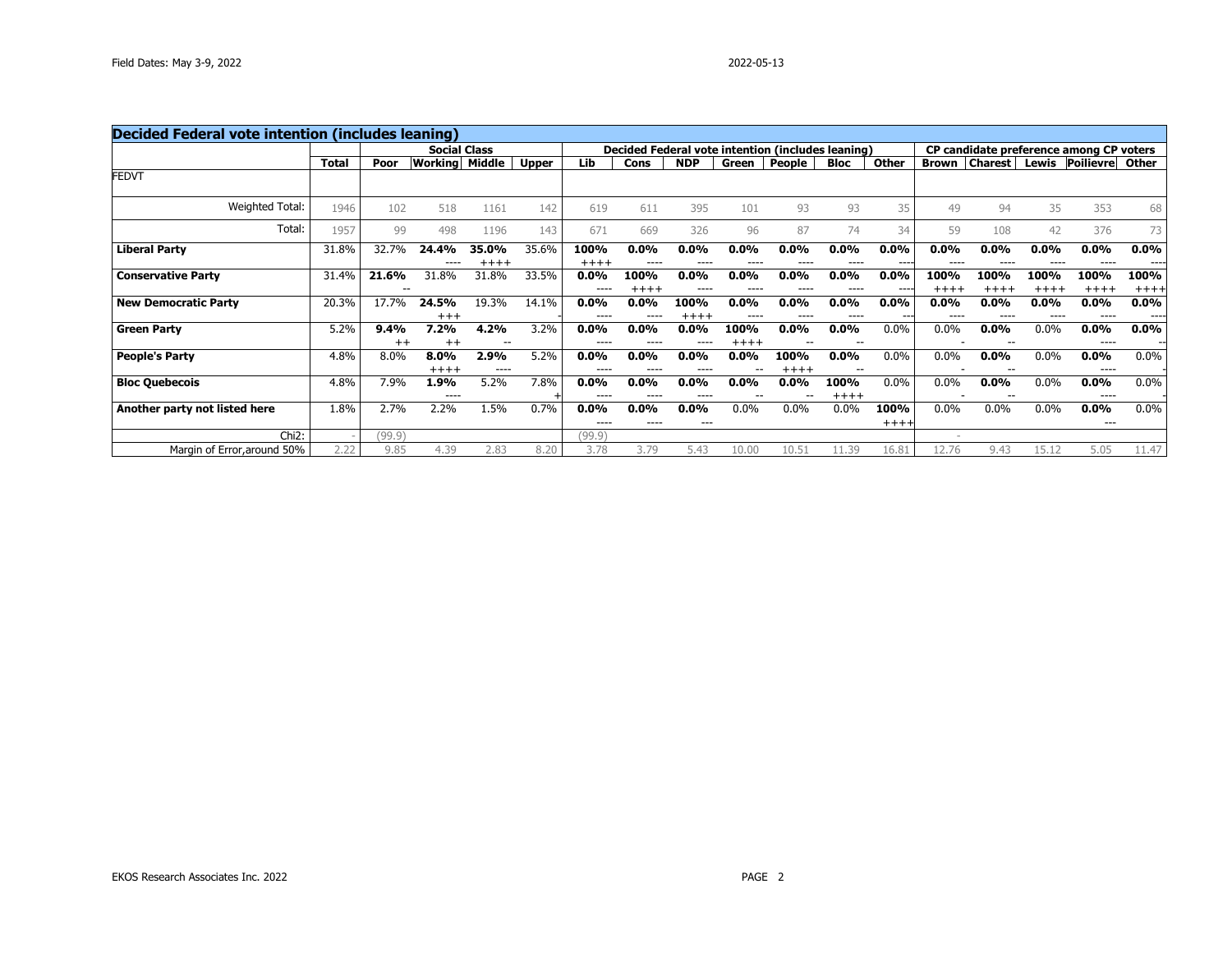| <b>Federal vote intention (includes leaning)</b> |              |                 |                  |               |               |                 |                  |                 |                 |                    |                 |                  |                  |                 |                |                  |                  |
|--------------------------------------------------|--------------|-----------------|------------------|---------------|---------------|-----------------|------------------|-----------------|-----------------|--------------------|-----------------|------------------|------------------|-----------------|----------------|------------------|------------------|
|                                                  |              |                 |                  |               | <b>Region</b> |                 |                  |                 | Gender          |                    |                 | <b>Age Group</b> |                  |                 |                | <b>Education</b> |                  |
|                                                  | <b>Total</b> | <b>BC+Ter</b>   | <b>AB</b>        | <b>SK</b>     | <b>MB</b>     | ON              | <b>OC</b>        | Atl             | Male            | <b>Female</b>      | $35$            | 35-49            | 50-64            | $65+$           | $<$ HS         | <b>College</b>   | Univ             |
| FEDVT2                                           |              |                 |                  |               |               |                 |                  |                 |                 |                    |                 |                  |                  |                 |                |                  |                  |
| Weighted Total:                                  | 2124         | 293             | 239              | 66            | 72            | 820             | 485              | 148             | 991             | 1048               | 566             | 518              | 567              | 435             | 353            | 598              | 1131             |
| Total:                                           | 2128         | 232             | 208              | 53            | 45            | 1020            | 352              | 218             | 1187            | 856                | 293             | 521              | 693              | 583             | 338            | 626              | 1125             |
| <b>Liberal Party</b>                             | 29.2%        | 20.7%<br>---    | 18.6%            | 16.1%         | 41.6%         | 34.7%<br>$++++$ | 30.1%            | 28.9%           | 25.2%<br>----   | 34.6%<br>$++++$    | 20.3%<br>----   | 26.7%            | 33.8%<br>$^{++}$ | 39.6%<br>$++++$ | 25.2%          | 23.9%            | 34.1%<br>$++++$  |
| <b>Conservative Party</b>                        | 28.8%        | 31.4%           | 42.4%<br>$+++++$ | 18.4%         | 24.7%         | 29.0%           | 22.5%<br>---     | 27.1%           | 38.5%<br>$++++$ | 20.0%<br>$- - - -$ | 24.1%           | 34.3%<br>$+++$   | 28.9%            | 29.4%           | 32.0%          | 37.6%<br>$++++$  | 23.8%<br>$--- -$ |
| <b>New Democratic Party</b>                      | 18.6%        | 22.7%           | 20.7%            | 26.0%         | 21.2%         | 19.6%           | 12.8%<br>----    | 16.3%           | 15.6%<br>---    | 21.8%<br>$++++$    | 32.4%<br>$++++$ | 17.4%            | 12.4%            | 12.0%<br>---    | 14.1%          | 16.1%            | 21.8%<br>$++++$  |
| <b>Green Party</b>                               | 4.7%         | 6.4%            | 2.4%             | 7.6%          | 2.1%          | 4.7%            | 4.1%             | 7.7%<br>$++$    | 3.9%            | 5.7%<br>$^{++}$    | 5.6%            | 4.0%             | 5.1%             | 4.4%            | 3.2%           | 4.7%             | 5.2%             |
| <b>People's Party</b>                            | 4.4%         | 6.9%<br>$^{++}$ | 4.9%             | 9.4%          | 1.6%          | 4.1%            | 2.9%             | 3.6%            | 5.3%<br>$^{++}$ | 3.3%               | 6.3%<br>$^{++}$ | 4.6%             | 4.5%             | 1.4%<br>$---$   | 3.7%           | 6.6%<br>$+++$    | 3.3%<br>$---$    |
| <b>Bloc Quebecois</b>                            | 4.4%         | 0.0%<br>$---$   | $0.0\%$<br>---   | 0.0%          | 0.0%          | 0.1%<br>----    | 19.0%<br>$+++++$ | $0.0\%$         | 4.4%            | 4.5%               | 3.5%            | 5.0%             | 4.0%             | 5.6%            | 5.3%           | 2.6%<br>--       | 5.1%             |
| Another party not listed here                    | 1.7%         | 2.6%            | 2.6%             | 1.8%          | 1.4%          | 1.0%            | 1.4%             | 2.8%            | 2.3%<br>$^{++}$ | 0.8%               | 2.2%            | 2.1%             | 1.0%             | 1.4%            | 2.5%           | 1.7%             | 1.4%             |
| <b>Undecided</b>                                 | 5.2%         | 5.9%            | 6.7%             | 11.2%<br>$++$ | 4.5%          | 3.7%<br>$- - -$ | 4.9%             | 8.8%<br>$^{++}$ | 3.7%<br>---     | 6.4%<br>$^{++}$    | 2.9%            | 3.9%             | 8.5%<br>$++++$   | 5.4%            | 9.3%<br>$++++$ | 5.4%             | 3.9%<br>$---$    |
| Skip                                             | 3.1%         | 3.5%            | 1.6%             | 9.5%<br>$+++$ | 2.9%          | 3.1%            | 2.3%             | 4.7%            | 0.9%<br>----    | 2.9%               | 2.7%            | 2.0%             | 1.8%             | 0.8%<br>$---$   | 4.6%           | 1.4%<br>$---$    | 1.5%<br>----     |
| Chi <sub>2</sub> :                               |              | (99.9)          |                  |               |               |                 |                  |                 | 99.9            |                    | 99.9            |                  |                  |                 | 99.9           |                  |                  |
| Margin of Error, around 50%                      | 2.12         | 6.43            | 6.79             | 13.46         | 14.61         | 3.07            | 5.22             | 6.64            | 2.84            | 3.35               | 5.73            | 4.29             | 3.72             | 4.06            | 5.33           | 3.92             | 2.92             |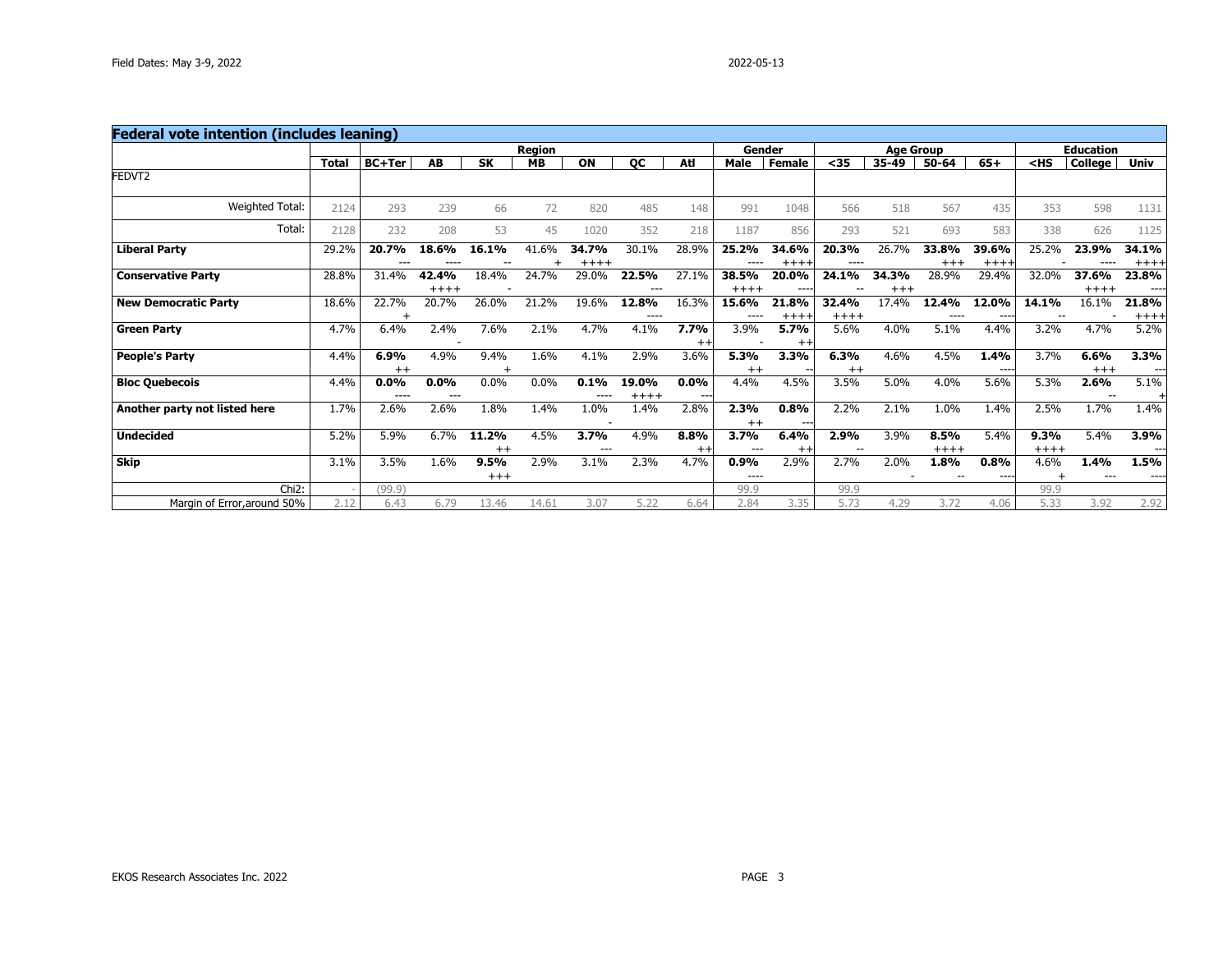| <b>Federal vote intention (includes leaning)</b> |              |                 |                  |                     |                         |                   |                   |                 |                 |                                                   |                |                |                      |                |                |                                         |                 |
|--------------------------------------------------|--------------|-----------------|------------------|---------------------|-------------------------|-------------------|-------------------|-----------------|-----------------|---------------------------------------------------|----------------|----------------|----------------------|----------------|----------------|-----------------------------------------|-----------------|
|                                                  |              |                 |                  | <b>Social Class</b> |                         |                   |                   |                 |                 | Decided Federal vote intention (includes leaning) |                |                |                      |                |                | CP candidate preference among CP voters |                 |
|                                                  | <b>Total</b> | Poor            | Working          | Middle              | <b>Upper</b>            | Lib               | Cons              | <b>NDP</b>      | Green           | People                                            | <b>Bloc</b>    | Other          | <b>Brown</b>         | <b>Charest</b> | Lewis          | <b>Poilievre</b>                        | Other           |
| FEDVT2                                           |              |                 |                  |                     |                         |                   |                   |                 |                 |                                                   |                |                |                      |                |                |                                         |                 |
| <b>Weighted Total:</b>                           | 2124         | 120             | 568              | 1234                | 147                     | 619               | 611               | 395             | 101             | 93                                                | 93             | 35             | 49                   | 94             | 35             | 353                                     | 68              |
| Total:                                           | 2128         | 115             | 544              | 1270                | 147                     | 671               | 669               | 326             | 96              | 87                                                | 74             | 34             | 59                   | 108            | 42             | 376                                     | 73              |
| <b>Liberal Party</b>                             | 29.2%        | 27.9%           | 22.2%            | 33.0%<br>$+++++$    | 34.6%                   | 100%<br>$++++$    | 0.0%<br>$---$     | $0.0\%$         | $0.0\%$         | 0.0%                                              | 0.0%<br>----   | 0.0%<br>----   | 0.0%                 | 0.0%<br>---    | $0.0\%$        | $0.0\%$<br>----                         | $0.0\%$<br>---- |
| <b>Conservative Party</b>                        | 28.8%        | 18.5%           | 29.0%            | 29.9%               | 32.6%                   | 0.0%<br>----      | 100%<br>$++++$    | $0.0\%$<br>---- | $0.0\%$<br>---- | 0.0%<br>----                                      | 0.0%<br>----   | 0.0%<br>---    | 100%<br>$+++++$      | 100%<br>$++++$ | 100%<br>$++++$ | 100%<br>$++++$                          | 100%<br>$+++$   |
| <b>New Democratic Party</b>                      | 18.6%        | 15.1%           | 22.3%<br>$^{++}$ | 18.2%               | 13.7%                   | 0.0%<br>$---$     | 0.0%<br>$---$     | 100%<br>$++++$  | $0.0\%$<br>---  | 0.0%<br>----                                      | 0.0%<br>$---$  | 0.0%<br>---    | $0.0\%$<br>$- - - -$ | $0.0\%$<br>--- | $0.0\%$        | 0.0%<br>----                            | $0.0\%$<br>---- |
| <b>Green Party</b>                               | 4.7%         | 8.0%            | 6.6%<br>$^{++}$  | 4.0%                | 3.1%                    | 0.0%<br>$- - - -$ | $0.0\%$<br>---    | $0.0\%$         | 100%<br>$++++$  | 0.0%                                              | 0.0%           | 0.0%           | 0.0%                 | 0.0%           | 0.0%           | 0.0%<br>----                            | $0.0\%$         |
| <b>People's Party</b>                            | 4.4%         | 6.8%            | 7.3%<br>$+++++$  | 2.7%<br>$- - - -$   | 5.0%                    | 0.0%<br>$- - - -$ | $0.0\%$<br>$---$  | 0.0%            | $0.0\%$         | 100%<br>$++++$                                    | $0.0\%$        | 0.0%           | 0.0%                 | 0.0%           | $0.0\%$        | 0.0%<br>----                            | $0.0\%$         |
| <b>Bloc Quebecois</b>                            | 4.4%         | 6.8%            | 1.8%<br>----     | 4.9%                | 7.6%<br>$^{\mathrm{+}}$ | 0.0%<br>----      | 0.0%<br>$- - - -$ | $0.0\%$<br>---- | $0.0\%$         | 0.0%                                              | 100%<br>$++++$ | 0.0%           | 0.0%                 | 0.0%           | $0.0\%$        | $0.0\%$<br>----                         | $0.0\%$         |
| Another party not listed here                    | 1.7%         | 2.3%            | 2.0%             | 1.4%                | 0.7%                    | 0.0%<br>$- - - -$ | 0.0%<br>$---$     | $0.0\%$<br>---  | 0.0%            | 0.0%                                              | 0.0%           | 100%<br>$++++$ | 0.0%                 | 0.0%           | 0.0%           | 0.0%<br>$---$                           | $0.0\%$         |
| <b>Undecided</b>                                 | 5.2%         | 9.9%<br>$^{++}$ | 6.6%             | 4.5%                | 2.5%                    | 0.0%<br>$- - - -$ | 0.0%<br>$---$     | $0.0\%$         | $0.0\%$         | 0.0%                                              | 0.0%           | 0.0%           | 0.0%                 | 0.0%           | 0.0%           | 0.0%<br>----                            | $0.0\%$         |
| <b>Skip</b>                                      | 3.1%         | 4.7%            | 2.2%             | 1.4%<br>----        | 0.3%                    | 0.0%<br>$---$     | 0.0%<br>$---$     | $0.0\%$<br>---- | 0.0%            | 0.0%                                              | 0.0%           | 0.0%           | 0.0%                 | 0.0%           | 0.0%           | $0.0\%$<br>----                         | $0.0\%$         |
| Chi <sub>2</sub> :                               |              | (99.9)          |                  |                     |                         | (99.9)            |                   |                 |                 |                                                   |                |                |                      |                |                |                                         |                 |
| Margin of Error, around 50%                      | 2.12         | 9.14            | 4.20             | 2.75                | 8.08                    | 3.78              | 3.79              | 5.43            | 10.00           | 10.51                                             | 11.39          | 16.81          | 12.76                | 9.43           | 15.12          | 5.05                                    | 11.47           |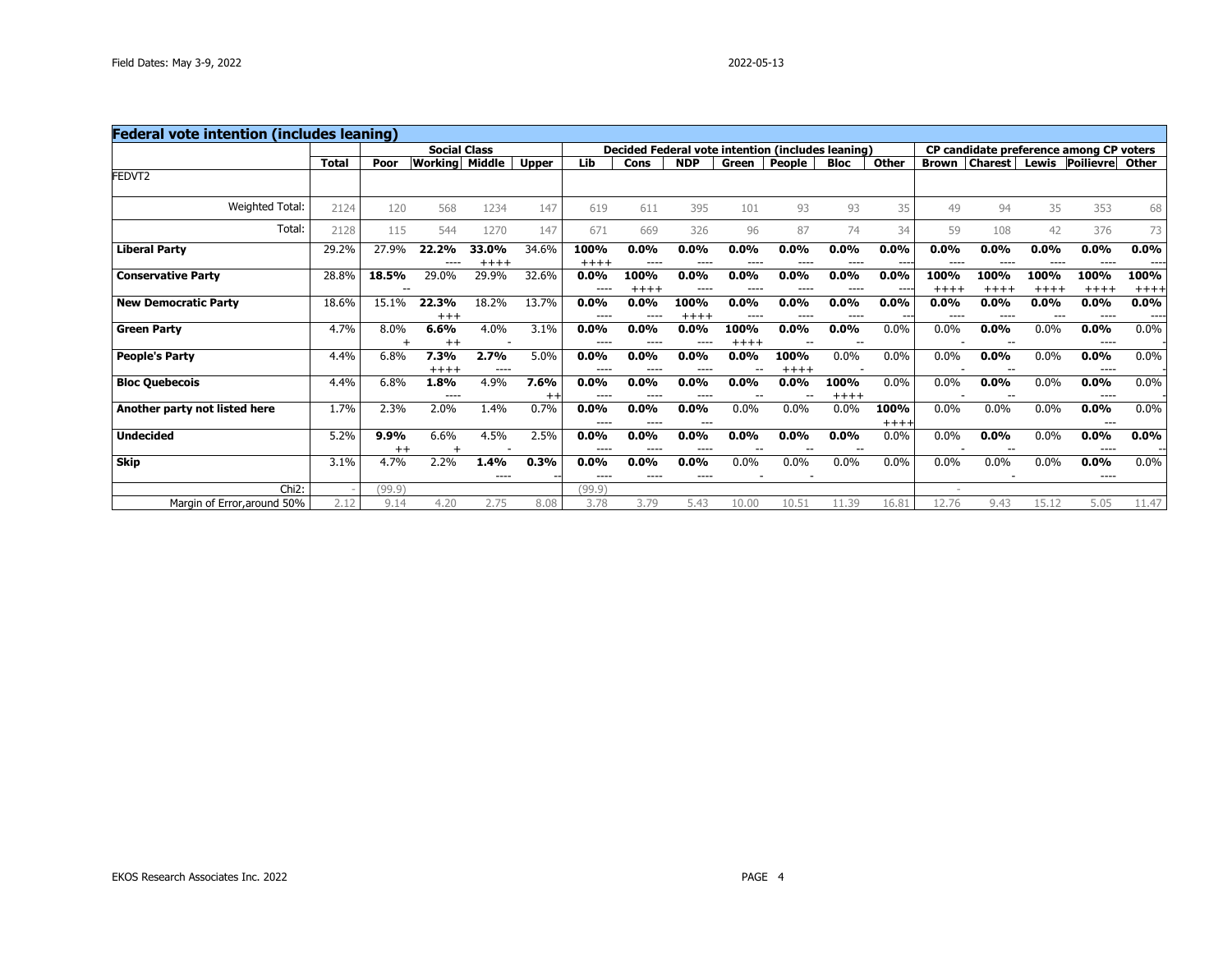| Of the following candidates, who would you prefer to see as leader of the Conservative Party of Canada? |              |               |                  |               |        |                  |                  |                    |                    |                  |                  |                  |                  |                 |        |                  |                 |
|---------------------------------------------------------------------------------------------------------|--------------|---------------|------------------|---------------|--------|------------------|------------------|--------------------|--------------------|------------------|------------------|------------------|------------------|-----------------|--------|------------------|-----------------|
|                                                                                                         |              |               |                  |               | Region |                  |                  |                    |                    | Gender           |                  |                  | <b>Age Group</b> |                 |        | <b>Education</b> |                 |
|                                                                                                         | <b>Total</b> | <b>BC+Ter</b> | AB               | <b>SK</b>     | MВ     | ON               | <b>OC</b>        | Atl                | Male               | Female           | $35$             | 35-49            | 50-64            | $65+$           | $<$ HS | College          | <b>Univ</b>     |
| <b>CPCLEADA</b>                                                                                         |              |               |                  |               |        |                  |                  |                    |                    |                  |                  |                  |                  |                 |        |                  |                 |
| Weighted Total:                                                                                         | 2140         | 296           | 241              | 67            | 75     | 824              | 488              | 148                | 996                | 1057             | 575              | 522              | 568              | 437             | 360    | 600              | 1138            |
| Total:                                                                                                  | 2140         | 234           | 210              | 54            | 47     | 1024             | 353              | 218                | 1192               | 861              | 298              | 524              | 694              | 586             | 344    | 628              | 1129            |
| <b>Patrick Brown</b>                                                                                    | 9.5%         | 8.8%          | 5.9%             | 3.6%          | 3.6%   | 15.3%<br>$+++++$ | 4.9%<br>----     | 6.0%               | 9.7%               | 10.0%            | 6.4%<br>--       | 11.2%            | 10.9%            | 10.6%           | 7.6%   | 11.6%<br>$++$    | 9.3%            |
| <b>Jean Charest</b>                                                                                     | 25.2%        | 17.8%         | 16.9%            | 36.0%         | 22.8%  | 23.4%            | 37.0%<br>$+++++$ | 21.2%              | 27.0%              | 24.8%            | 15.1%<br>----    | 22.8%            | 29.4%<br>$+++$   | 37.8%<br>$++++$ | 22.0%  | 19.0%<br>----    | 30.2%<br>$++++$ |
| <b>Leslyn Lewis</b>                                                                                     | 4.7%         | 5.5%          | 3.8%             | 10.5%<br>$++$ | 6.5%   | 4.9%             | 3.4%             | 4.1%               | 4.7%               | 4.9%             | 4.1%             | 4.8%             | 5.1%             | 5.2%            | 3.6%   | 4.4%             | 5.3%            |
| <b>Pierre Poilievre</b>                                                                                 | 23.2%        | 26.7%         | 36.7%<br>$+++++$ | 15.9%         | 17.8%  | 22.0%            | 19.5%            | 19.6%              | 31.5%<br>$+++++$   | 15.4%<br>----    | 24.9%            | 28.6%<br>$+++++$ | 21.5%            | 18.1%<br>$--$   | 25.9%  | 31.2%<br>$+++++$ | 18.7%<br>$---$  |
| <b>Other</b>                                                                                            | 27.6%        | 29.5%         | 29.5%            | 26.6%         | 34.7%  | 26.0%            | 24.3%            | 37.4%<br>$+ + + +$ | 22.3%<br>$- - - -$ | 33.2%<br>$+++++$ | 36.2%<br>$+++++$ | 24.1%<br>--      | 27.7%            | 22.7%<br>$--$   | 29.0%  | 26.4%            | 28.5%           |
| Skip                                                                                                    | 9.7%         | 11.7%         | 7.2%             | 7.4%          | 14.6%  | 8.4%             | 10.9%            | 11.7%              | 4.8%               | 11.6%            | 13.3%            | 8.5%             | 5.4%             | 5.6%            | 11.9%  | 7.5%             | 8.0%            |
| Chi <sub>2</sub> :                                                                                      |              | (99.9)        |                  |               |        |                  |                  |                    | 99.9               |                  | 99.9             |                  |                  |                 | 99.9   |                  |                 |
| Margin of Error, around 50%                                                                             | 2.12         | 6.41          | 6.76             | 13.34         | 14.29  | 3.06             | 5.22             | 6.64               | 2.84               | 3.34             | 5.68             | 4.28             | 3.72             | 4.05            | 5.28   | 3.91             | 2.92            |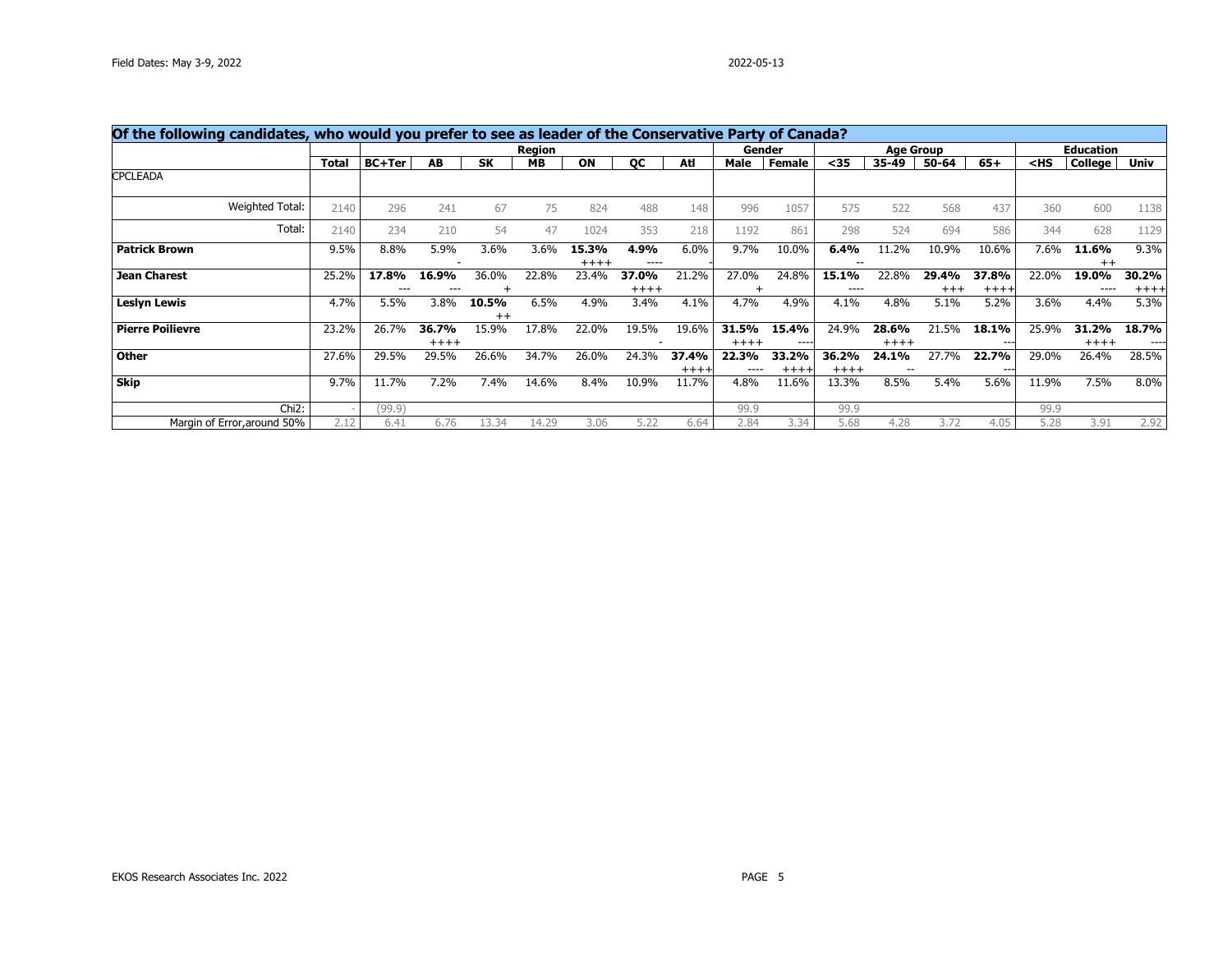| Of the following candidates, who would you prefer to see as leader of the Conservative Party of Canada? |              |                  |                  |                     |                         |                  |                 |                  |                |                                                   |       |         |                      |                      |                 |                                         |                  |
|---------------------------------------------------------------------------------------------------------|--------------|------------------|------------------|---------------------|-------------------------|------------------|-----------------|------------------|----------------|---------------------------------------------------|-------|---------|----------------------|----------------------|-----------------|-----------------------------------------|------------------|
|                                                                                                         |              |                  |                  | <b>Social Class</b> |                         |                  |                 |                  |                | Decided Federal vote intention (includes leaning) |       |         |                      |                      |                 | CP candidate preference among CP voters |                  |
|                                                                                                         | <b>Total</b> | Poor             | Working          | Middle              | Upper                   | Lib              | Cons            | <b>NDP</b>       | Green          | People                                            | Bloc  | Other   | <b>Brown</b>         | <b>Charest</b>       | Lewis           | Poilievre                               | Other            |
| <b>CPCLEADA</b>                                                                                         |              |                  |                  |                     |                         |                  |                 |                  |                |                                                   |       |         |                      |                      |                 |                                         |                  |
| Weighted Total:                                                                                         | 2140         | 124              | 575              | 1240                | 147                     | 619              | 611             | 395              | 101            | 93                                                | 93    | 35      | 49                   | 94                   | 35              | 353                                     | 68               |
| Total:                                                                                                  | 2140         | 117              | 550              | 1274                | 147                     | 671              | 669             | 326              | 96             | 87                                                | 74    | 34      | 59                   | 108                  | 42              | 376                                     | 73               |
| <b>Patrick Brown</b>                                                                                    | 9.5%         | 8.2%             | 9.6%             | 9.9%                | 7.6%                    | 14.3%<br>$+++++$ | 8.1%            | 9.1%             | 8.9%           | 6.0%                                              | 5.7%  | 6.5%    | 100%<br>$+++++$      | 0.0%<br>----         | $0.0\%$         | $0.0\%$<br>----                         | $0.0\%$<br>$---$ |
| <b>Jean Charest</b>                                                                                     | 25.2%        | 23.2%            | 14.8%            | 29.4%<br>$+++++$    | 39.7%<br>$++++$         | 42.9%<br>$++++$  | 15.4%<br>----   | 22.1%            | 23.2%          | 7.3%<br>----                                      | 30.0% | 11.6%   | $0.0\%$              | 100%<br>$+++++$      | $0.0\%$         | $0.0\%$<br>----                         | $0.0\%$<br>----  |
| <b>Leslyn Lewis</b>                                                                                     | 4.7%         | 4.7%             | 5.1%             | 3.8%                | 8.6%<br>$^{\mathrm{+}}$ | 3.2%<br>--       | 5.8%            | 4.0%             | 2.3%           | 17.9%<br>$+++++$                                  | 2.0%  | $0.0\%$ | $0.0\%$              | $0.0\%$              | 100%<br>$+++++$ | $0.0\%$<br>----                         | $0.0\%$          |
| <b>Pierre Poilievre</b>                                                                                 | 23.2%        | 22.0%            | 26.5%<br>$^{++}$ | 23.4%               | 15.3%                   | 4.3%<br>$- - -$  | 57.8%<br>$++++$ | 4.6%             | 9.8%           | 48.6%<br>$+++++$                                  | 15.1% | 32.3%   | $0.0\%$<br>$\cdots$  | $0.0\%$              | $0.0\%$         | 100%<br>$+++++$                         | $0.0\%$<br>$---$ |
| <b>Other</b>                                                                                            | 27.6%        | 36.4%<br>$^{++}$ | 33.9%<br>$+++++$ | 25.2%<br>---        | 25.1%                   | 28.6%            | 11.1%<br>$---$  | 46.1%<br>$+++++$ | 42.2%<br>$+++$ | 18.5%                                             | 36.5% | 38.5%   | $0.0\%$<br>$- - - -$ | $0.0\%$<br>$- - - -$ | $0.0\%$         | 0.0%<br>$---$                           | 100%<br>$++++$   |
| <b>Skip</b>                                                                                             | 9.7%         | 5.5%             | 10.0%            | 8.2%                | 3.6%                    | 6.7%             | 1.8%            | 14.0%            | 13.6%          | 1.6%                                              | 10.8% | 11.1%   | $0.0\%$              | $0.0\%$              | $0.0\%$         | 0.0%                                    | $0.0\%$          |
| Chi <sub>2</sub> :                                                                                      |              | 99.9             |                  |                     |                         | (99.9)           |                 |                  |                |                                                   |       |         | (99.9)               |                      |                 |                                         |                  |
| Margin of Error, around 50%                                                                             | 2.12         | 9.06             | 4.18             | 2.75                | 8.08                    | 3.78             | 3.79            | 5.43             | 10.00          | 10.51                                             | 11.39 | 16.81   | 12.76                | 9.43                 | 15.12           | 5.05                                    | 11.47            |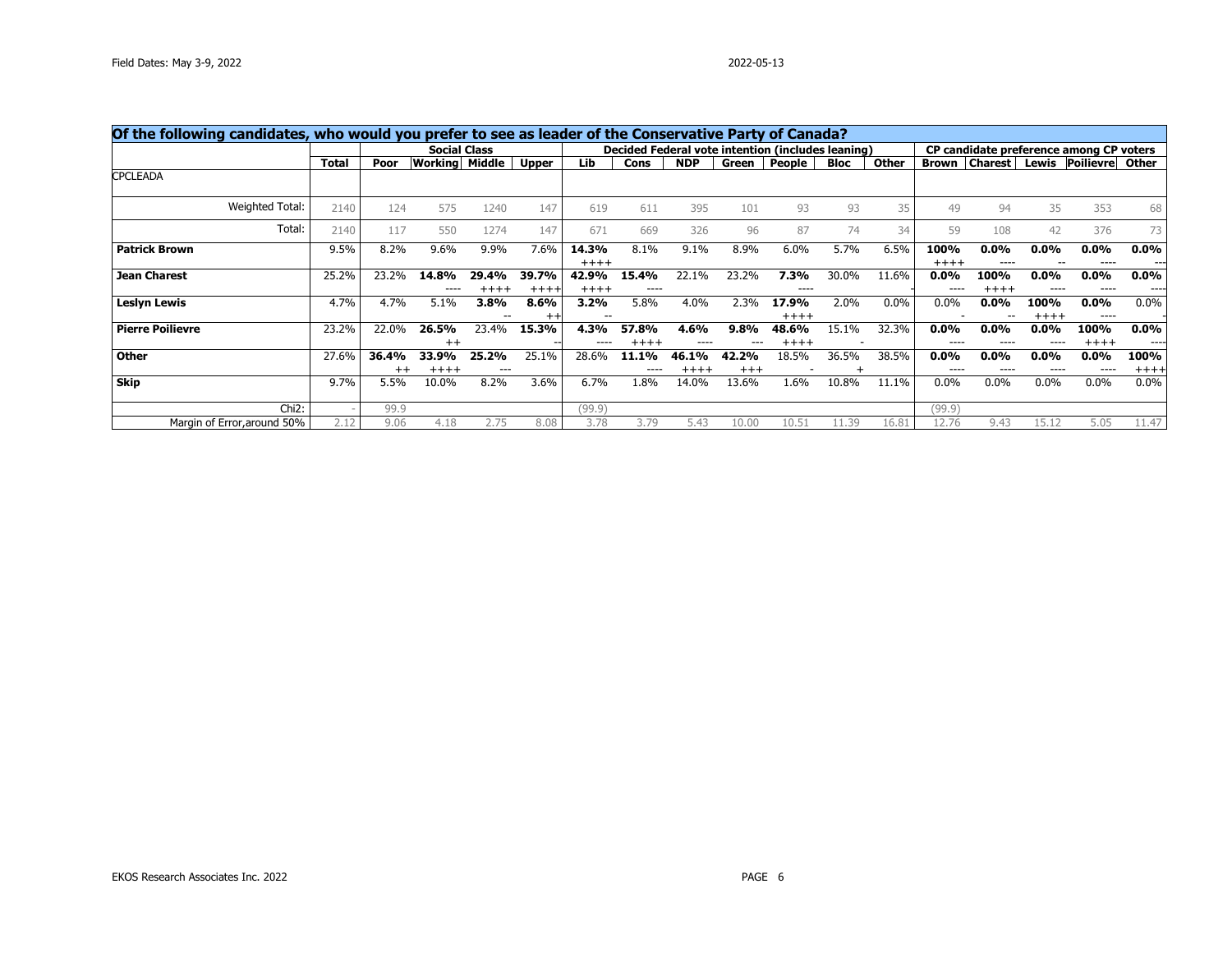| In your opinion do you feel that there are too few, too many or about the right number of immigrants coming to Canada? |       |               |         |           |               |       |         |         |         |               |       |       |                  |       |                                                |                  |        |
|------------------------------------------------------------------------------------------------------------------------|-------|---------------|---------|-----------|---------------|-------|---------|---------|---------|---------------|-------|-------|------------------|-------|------------------------------------------------|------------------|--------|
|                                                                                                                        |       |               |         |           | <b>Region</b> |       |         |         |         | Gender        |       |       | <b>Age Group</b> |       |                                                | <b>Education</b> |        |
|                                                                                                                        | Total | <b>BC+Ter</b> | AB.     | <b>SK</b> | <b>MB</b>     | ON    | OС      | Atl     | Male    | <b>Female</b> | $35$  | 35-49 | 50-64            | $65+$ | <hs< th=""><th>College</th><th>Univ</th></hs<> | College          | Univ   |
| IMMIGA                                                                                                                 |       |               |         |           |               |       |         |         |         |               |       |       |                  |       |                                                |                  |        |
| Weighted Total:                                                                                                        | 1068  | 147           | 113     | 28        | 44            | 422   | 247     | 67      | 491     | 525           | 297   | 246   | 272              | 228   | 177                                            | 307              | 555    |
| Total:                                                                                                                 | 1056  | 115           | 96      | 24        | 25            | 518   | 180     | 98      | 577     | 427           | 153   | 245   | 330              | 303   | 172                                            | 314              | 543    |
| <b>Too few</b>                                                                                                         | 24.5% | 25.2%         | 15.9%   | 27.2%     | 32.9%         | 20.5% | 33.6%   | 22.2%   | 24.7%   | 24.9%         | 26.2% | 19.4% | 30.4%            | 23.2% | 14.5%                                          | 18.8%            | 32.1%  |
|                                                                                                                        |       |               | $- -$   |           |               |       | $+++++$ |         |         |               |       | --    | $+++$            |       |                                                |                  | $++++$ |
| About right                                                                                                            | 49.9% | 44.4%         | 59.4%   | 48.5%     | 52.7%         | 50.4% | 49.0%   | 44.3%   | 49.0%   | 52.7%         | 51.7% | 48.6% | 45.0%            | 58.9% | 49.4%                                          | 53.1%            | 49.9%  |
|                                                                                                                        |       |               | $^{++}$ |           |               |       |         |         |         |               |       |       |                  | $+++$ |                                                |                  |        |
| Too many                                                                                                               | 22.0% | 25.4%         | 22.9%   | 13.6%     | 9.7%          | 24.7% | 15.6%   | 31.0%   | 25.4%   | 19.8%         | 19.8% | 28.9% | 23.1%            | 17.0% | 30.6%                                          | 27.3%            | 16.7%  |
|                                                                                                                        |       |               |         |           |               |       |         | $^{++}$ | $^{++}$ |               |       | $+++$ |                  |       | $^{+++}$                                       | $+++$            | ----   |
| Skip                                                                                                                   | 3.7%  | 5.0%          | 1.8%    | 10.6%     | 4.8%          | 4.4%  | 1.9%    | 2.5%    | 0.9%    | 2.5%          | 2.3%  | 3.0%  | 1.5%             | 0.9%  | 5.5%                                           | 0.8%             | 1.3%   |
| $Chi2$ :                                                                                                               |       | 99            |         |           |               |       |         |         |         |               | 99    |       |                  |       | 99.9                                           |                  |        |
| Margin of Error, around 50%                                                                                            | 3.02  | 9.14          | 10.00   | 20.00     | 19.60         | 4.31  | 7.30    | 9.90    | 4.08    | 4.74          | 7.92  | 6.26  | 5.39             | 5.63  | 7.47                                           | 5.53             | 4.21   |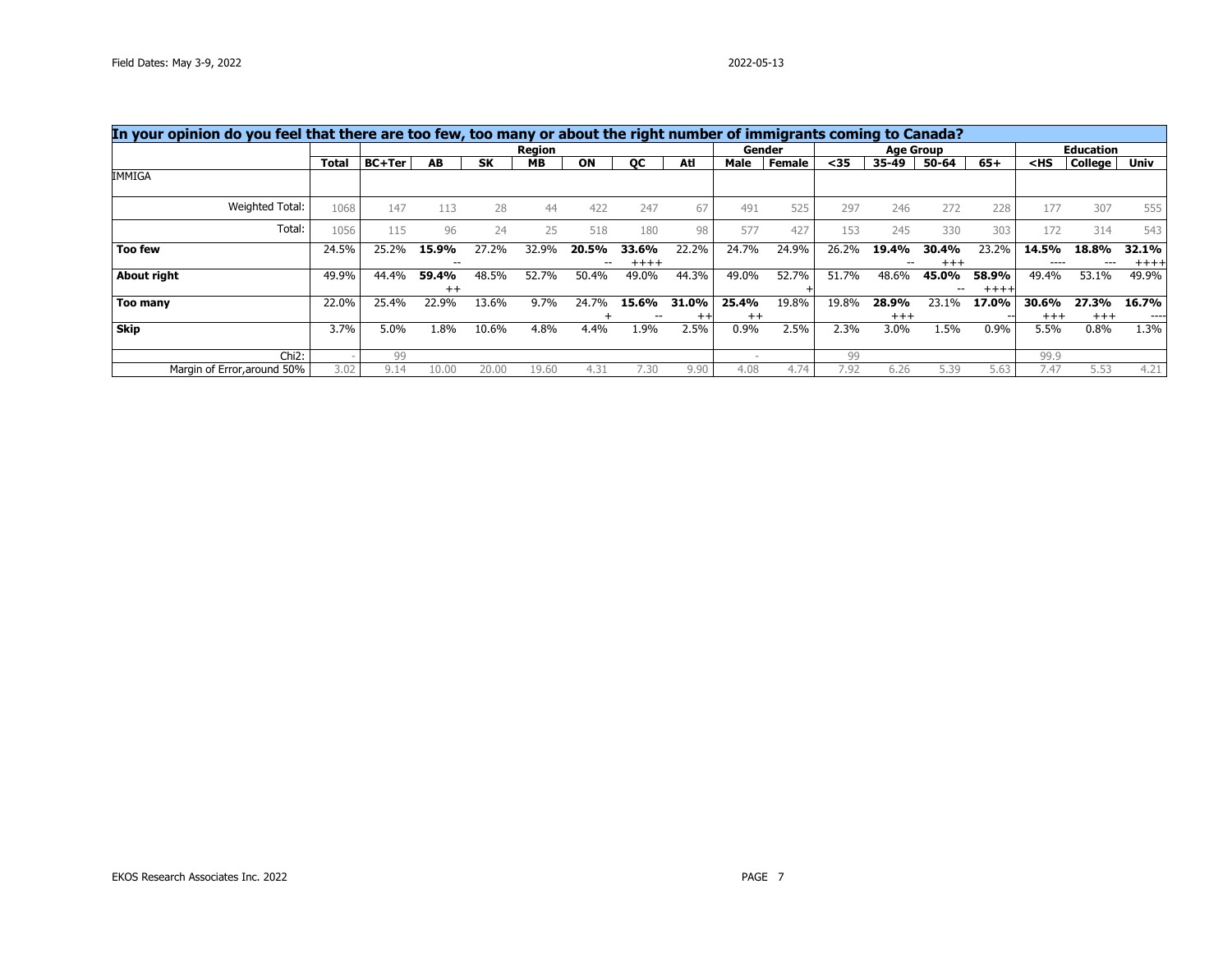| In your opinion do you feel that there are too few, too many or about the right number of immigrants coming to Canada? |       |         |                     |         |              |         |         |            |       |                                                   |         |       |              |                |         |                                         |         |
|------------------------------------------------------------------------------------------------------------------------|-------|---------|---------------------|---------|--------------|---------|---------|------------|-------|---------------------------------------------------|---------|-------|--------------|----------------|---------|-----------------------------------------|---------|
|                                                                                                                        |       |         | <b>Social Class</b> |         |              |         |         |            |       | Decided Federal vote intention (includes leaning) |         |       |              |                |         | CP candidate preference among CP voters |         |
|                                                                                                                        | Total | Poor    | Working             | Middle  | <b>Upper</b> | Lib     | Cons    | <b>NDP</b> | Green | People                                            | Bloc    | Other | <b>Brown</b> | <b>Charest</b> | Lewis   | Poilievre                               | Other   |
| IMMIGA                                                                                                                 |       |         |                     |         |              |         |         |            |       |                                                   |         |       |              |                |         |                                         |         |
| Weighted Total:                                                                                                        | 1068  | 57      | 295                 | 620     | 63           | 322     | 304     | 183        | 54    | 43                                                | 38      |       | 28           | 49             | 12      | 171                                     | 36      |
| Total:                                                                                                                 | 1056  | 53      | 274                 | 633     | 66           | 343     | 328     | 151        | 51    | 38                                                | 31      |       | 33           | 56             | 15      | 180                                     | 37      |
| <b>Too few</b>                                                                                                         | 24.5% | 21.4%   | 22.6%               | 25.4%   | 35.3%        | 33.2%   | 13.0%   | 32.4%      | 31.6% | 9.7%                                              | 28.0%   | 22.6% | 10.1%        | 18.8%          | 10.0%   | 13.5%                                   | $9.0\%$ |
|                                                                                                                        |       |         |                     |         | $^{++}$      | $+++++$ | ----    | $^{++}$    |       | $- -$                                             |         |       |              |                |         | ----                                    |         |
| About right                                                                                                            | 49.9% | 28.7%   | 45.8%               | 55.3%   | 48.4%        | 53.6%   | 46.0%   | 59.3%      | 44.2% | 34.2%                                             | 63.9%   | 47.3% | 47.1%        | 57.1%          | 46.6%   | 39.8%                                   | 52.0%   |
|                                                                                                                        |       | $---$   |                     | $+++++$ |              |         |         | $+++$      |       | $- -$                                             |         |       |              |                |         | $---$                                   |         |
| Too many                                                                                                               | 22.0% | 47.1%   | 28.6%               | 18.1%   | 14.7%        | 12.4%   | 39.5%   | $8.0\%$    | 24.2% | 56.1%                                             | 8.1%    | 24.1% | 42.8%        | 20.6%          | 43.4%   | 45.6%                                   | 39.0%   |
|                                                                                                                        |       | $+++++$ | $+++$               | ----    |              | ----    | $+++++$ | ----       |       | $+++++$                                           |         |       | $+++$        |                |         | $++++$                                  | $^{++}$ |
| Skip                                                                                                                   | 3.7%  | 2.8%    | 3.0%                | 1.3%    | 1.6%         | 0.7%    | 1.5%    | $0.3\%$    | 0.0%  | $0.0\%$                                           | $0.0\%$ | 5.9%  | $0.0\%$      | 3.4%           | $0.0\%$ | 1.1%                                    | $0.0\%$ |
| Chi <sub>2</sub> :                                                                                                     |       | 99.9    |                     |         |              | (99.9)  |         |            |       |                                                   |         |       |              |                |         |                                         |         |
| Margin of Error, around 50%                                                                                            | 3.02  | 13.46   | 5.92                | 3.90    | 12.06        | 5.29    | 5.41    | 7.97       | :3    | 15.90                                             | 7.60    | 23.7  | 17.06        | 13.10          | 25.30   | 7.30                                    | 16.11   |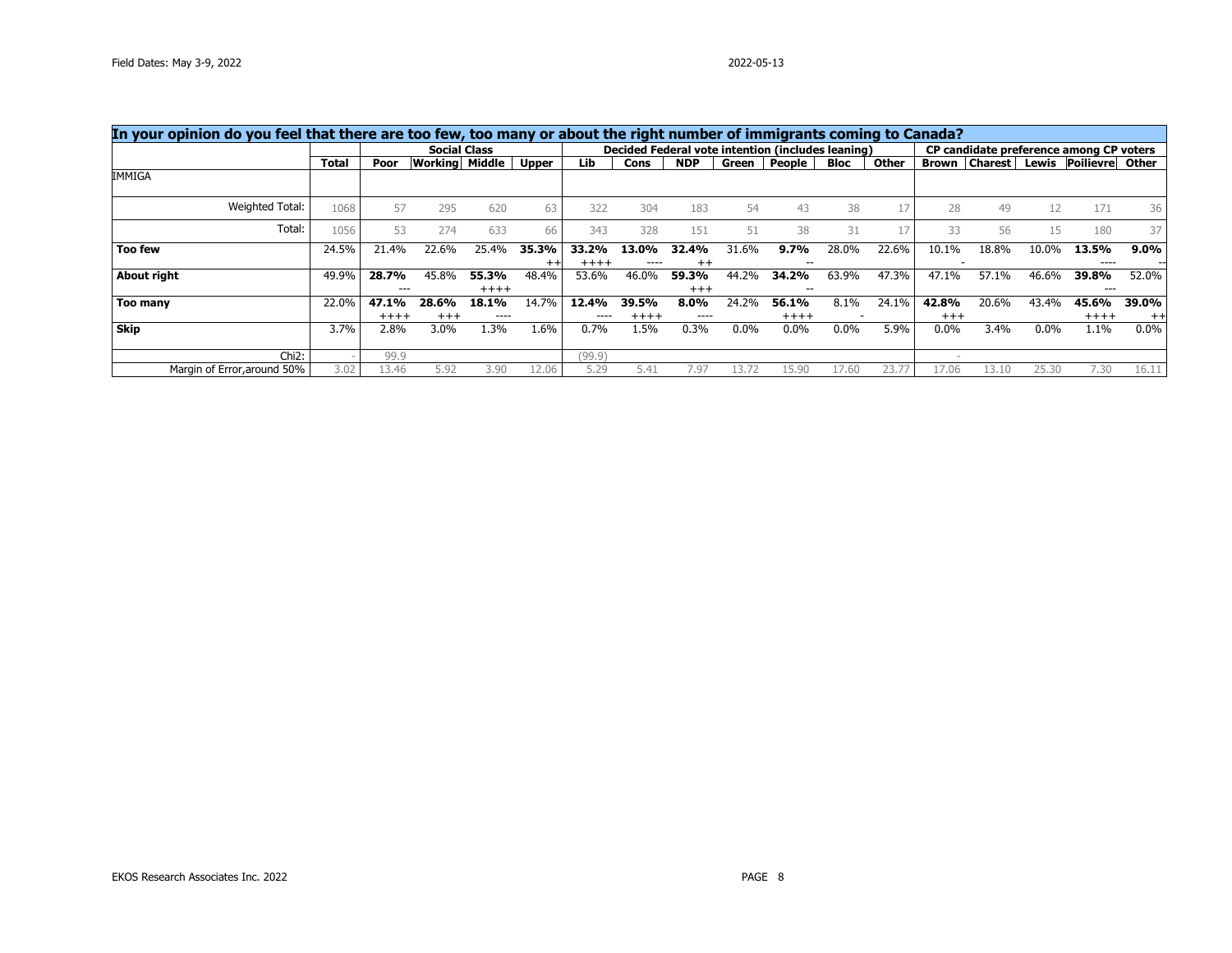$\sim$ 

|                             |       |               |       |           | Region  |       |                  |       |                | Gender |                  | <b>Age Group</b> |                   |       |        | <b>Education</b> |                 |
|-----------------------------|-------|---------------|-------|-----------|---------|-------|------------------|-------|----------------|--------|------------------|------------------|-------------------|-------|--------|------------------|-----------------|
|                             | Total | <b>BC+Ter</b> | AB    | <b>SK</b> | MВ      | ON    | OС               | Atl   | Male           | Female | <35              | 35-49            | 50-64             | $65+$ | $<$ HS | College          | Univ            |
| IMMIGB                      |       |               |       |           |         |       |                  |       |                |        |                  |                  |                   |       |        |                  |                 |
| Weighted Total:             | 1072  | 149           | 128   | 39        | 31      | 403   | 241              | 81    | 505            | 532    | 278              | 276              | 296               | 209   | 183    | 293              | 584             |
| Total:                      | 1084  | 119           | 114   | 30        | 22      | 506   | 173              | 120   | 615            | 434    | 145              | 279              | 364               | 283   | 172    | 314              | 586             |
| <b>Too few</b>              | 22.9% | 21.1%         | 20.3% | 20.4%     | 22.4%   | 20.6% | 28.8%<br>$^{++}$ | 26.3% | 23.4%          | 23.3%  | 29.2%<br>$^{++}$ | 20.9%            | 21.0%             | 21.4% | 21.9%  | 16.0%<br>----    | 27.2%<br>$++++$ |
| About right                 | 51.3% | 52.7%         | 48.0% | 37.5%     | 68.3%   | 53.5% | 47.7%            | 54.4% | 50.0%          | 53.3%  | 53.3%            | 49.3%            | 49.4%             | 55.8% | 51.8%  | 48.3%            | 53.6%           |
| Too many                    | 21.2% | 21.5%         | 25.1% | 27.9%     | $9.3\%$ | 23.2% | 18.5%            | 14.5% | 24.8%<br>$+++$ | 18.3%  | 11.4%<br>----    | 26.2%<br>$^{++}$ | 26.5%<br>$^{+++}$ | 21.1% | 23.7%  | 32.1%<br>$+++++$ | 15.2%<br>----   |
| <b>Skip</b>                 | 4.5%  | 4.6%          | 6.7%  | 14.3%     | $0.0\%$ | 2.7%  | 5.0%             | 4.9%  | 1.7%           | 5.1%   | 6.0%             | 3.5%             | 3.1%              | 1.7%  | 2.6%   | 3.7%             | 4.0%            |
| $Chi2$ :                    |       |               |       |           |         |       |                  |       | 90             |        | 99.9             |                  |                   |       | 99.9   |                  |                 |
| Margin of Error, around 50% | 2.98  | 8.98          | 9.18  | 17.89     | 20.89   | 4.36  | 7.45             | 8.95  | 3.95           | 4.70   | 8.14             | 5.87             | 5.14              | 5.83  | 7.47   | 5.53             | 4.05            |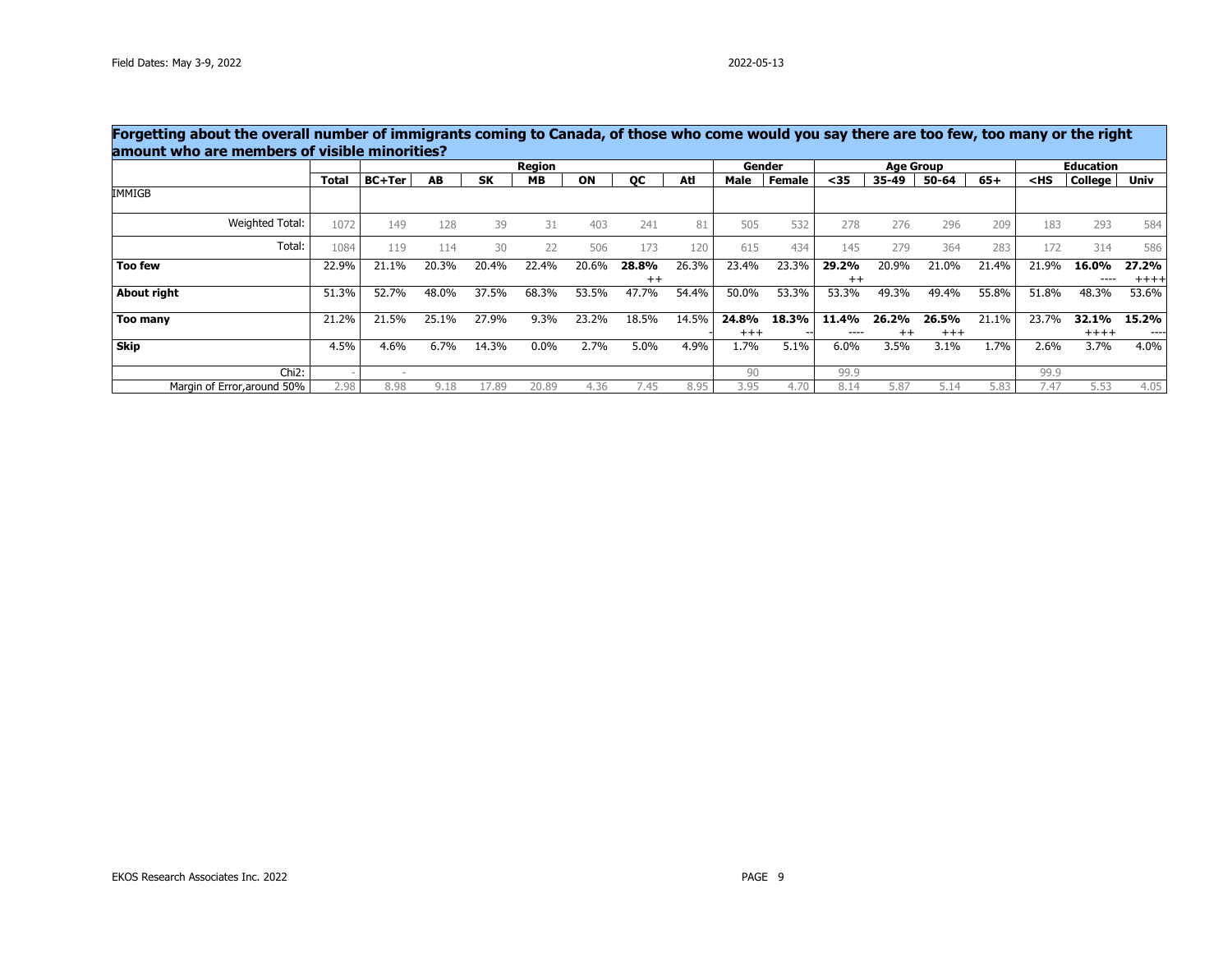$\mathcal{L}$ 

|                             |              |                   | <b>Social Class</b>   |                |              |                   |                  |                       |       | Decided Federal vote intention (includes leaning) |             |       |         | CP candidate preference among CP voters |       |                       |                 |
|-----------------------------|--------------|-------------------|-----------------------|----------------|--------------|-------------------|------------------|-----------------------|-------|---------------------------------------------------|-------------|-------|---------|-----------------------------------------|-------|-----------------------|-----------------|
|                             | <b>Total</b> | Poor              | <b>Working Middle</b> |                | <b>Upper</b> | Lib               | Cons             | <b>NDP</b>            | Green | People                                            | <b>Bloc</b> | Other | Brown   | <b>Charest</b>                          |       | Lewis Poilievre Other |                 |
| IMMIGB                      |              |                   |                       |                |              |                   |                  |                       |       |                                                   |             |       |         |                                         |       |                       |                 |
| Weighted Total:             | 1072         | 67                | 280                   | 619            | 83           | 297               | 307              | 212                   | 46    | 50                                                | 54          | 18    | 21      | 45                                      | 24    | 182                   | 32              |
| Total:                      | 1084         | 64                | 276                   | 641            | 81           | 328               | 341              | 175                   | 45    | 49                                                | 43          |       | 26      | 52                                      | 27    | 196                   | 36              |
| <b>Too few</b>              | 22.9%        | 18.5%             | 20.3%                 | 25.1%          | 24.6%        | 28.8%<br>$+++$    | 12.4%<br>----    | 35.5%<br>$++++$       | 32.9% | 9.1%                                              | 12.7%       | 42.0% | 6.5%    | 19.3%                                   | 12.4% | 11.9%<br>----         | 10.8%           |
| About right                 | 51.3%        | 42.6%             | 48.8%                 | 54.8%<br>$+++$ | 50.0%        | 61.3%<br>$+++++$  | 48.5%            | 53.0%                 | 45.7% | 44.6%                                             | 50.6%       | 39.1% | 55.8%   | 49.6%                                   | 59.3% | 48.3%                 | 40.1%           |
| Too many                    | 21.2%        | 35.5%<br>$^{+++}$ | 27.7%<br>$^{+++}$     | 17.2%<br>----  | 22.1%        | 9.4%<br>$- - - -$ | 35.9%<br>$+++++$ | 8.6%<br>$\frac{1}{2}$ | 19.6% | 41.4%<br>$+++++$                                  | 30.1%       | 15.3% | 37.7%   | 27.4%                                   | 28.3% | 36.3%<br>$+++++$      | 49.1%<br>$++++$ |
| <b>Skip</b>                 | 4.5%         | 3.4%              | 3.2%                  | 3.0%           | 3.3%         | 0.5%              | 3.2%             | 2.9%                  | 1.8%  | 5.0%                                              | 6.7%        | 3.6%  | $0.0\%$ | 3.7%                                    | 0.0%  | 3.5%                  | $0.0\%$         |
| $Chi2$ :                    |              | 99                |                       |                |              | (99.9)            |                  |                       |       |                                                   |             |       |         |                                         |       |                       |                 |
| Margin of Error, around 50% | 2.98         | 12.25             | 5.90                  | 3.87           | 10.89        | 5.41              | 5.31             | 7.41                  | 14.61 | 14.00                                             | 14.94       | 23.77 | 19.22   | 13.59                                   | 18.86 | 7.00                  | 16.33           |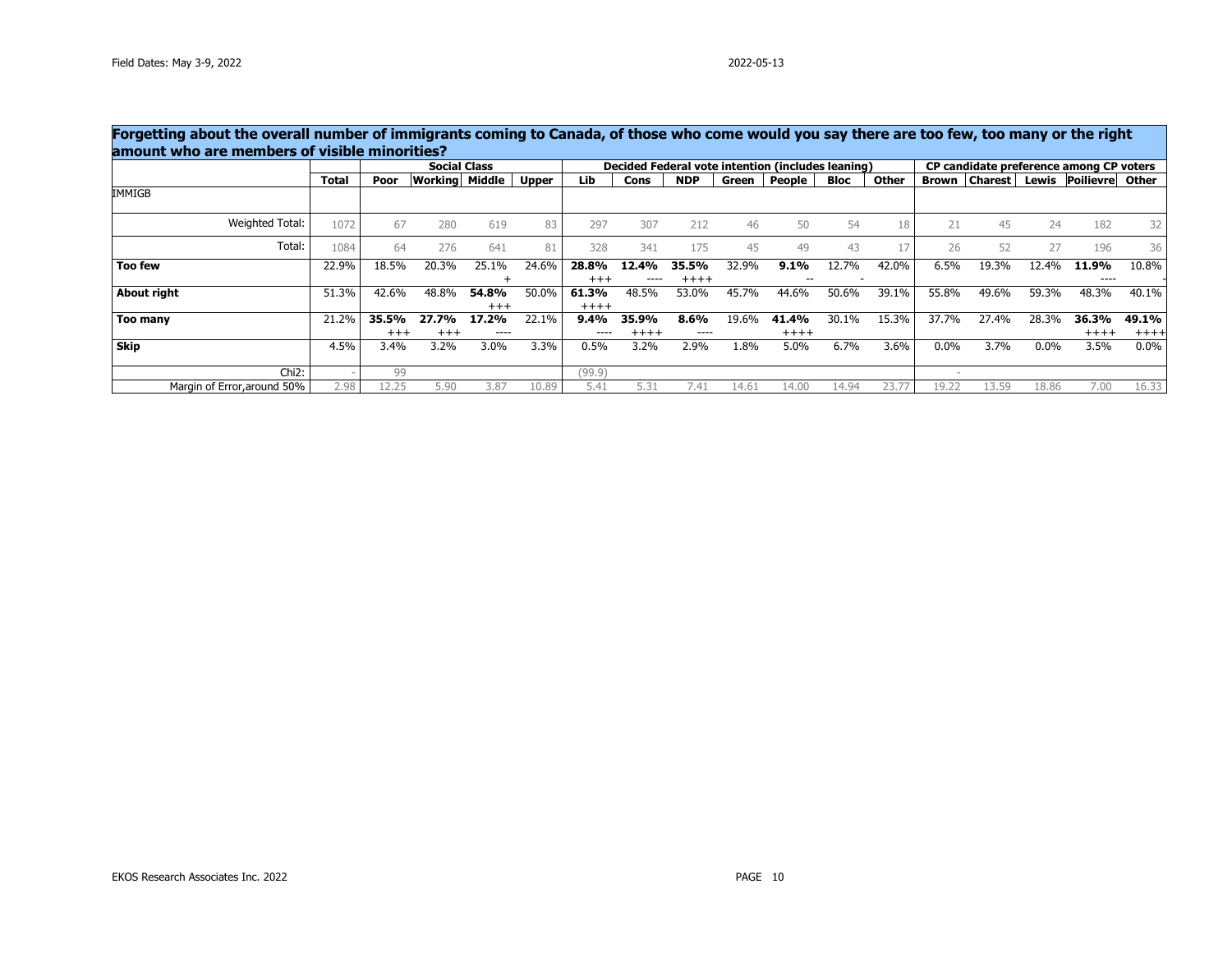| Have you received at least one dose of a COVID-19 vaccine? |              |               |         |           |               |         |           |       |        |        |           |                  |         |        |                                                |                  |        |
|------------------------------------------------------------|--------------|---------------|---------|-----------|---------------|---------|-----------|-------|--------|--------|-----------|------------------|---------|--------|------------------------------------------------|------------------|--------|
|                                                            |              |               |         |           | <b>Region</b> |         |           |       |        | Gender |           | <b>Age Group</b> |         |        |                                                | <b>Education</b> |        |
|                                                            | <b>Total</b> | <b>BC+Ter</b> | AB      | <b>SK</b> | <b>MB</b>     | ON      | <b>OC</b> | Atl   | Male   | Female | $35$      | 35-49            | 50-64   | $65+$  | <hs< th=""><th>College</th><th>Univ</th></hs<> | College          | Univ   |
| <b>CVAC</b>                                                |              |               |         |           |               |         |           |       |        |        |           |                  |         |        |                                                |                  |        |
| Weighted Total:                                            | 2140         | 296           | 241     | 67        | 75            | 824     | 488       | 148   | 996    | 1057   | 575       | 522              | 568     | 437    | 360                                            | 600              | 1138   |
| Total:                                                     | 2140         | 234           | 210     | 54        | 47            | 1024    | 353       | 218   | 1192   | 861    | 298       | 524              | 694     | 586    | 344                                            | 628              | 1129   |
| Yes, one to two doses                                      | 24.1%        | 23.8%         | 32.9%   | 18.9%     | 15.4%         | 21.9%   | 26.1%     | 23.3% | 25.8%  | 23.2%  | 35.9%     | 31.3%            | 16.9%   | 10.9%  | 34.6%                                          | 29.6%            | 18.6%  |
|                                                            |              |               | $+++$   |           |               | --      |           |       |        |        | $++++$    | $+++++$          |         | ---    | $+++++$                                        | $+++++$          | ----   |
| Yes, three or more doses                                   | 64.5%        | 60.9%         | 52.1%   | 64.0%     | 77.4%         | 68.1%   | 63.5%     | 68.8% | 61.4%  | 69.5%  | 51.4%     | 56.8%            | 73.5%   | 83.8%  | 53.8%                                          | 58.0%            | 73.2%  |
|                                                            |              |               | $---$   |           |               | $^{++}$ |           |       | ---    | $++++$ | $- - - -$ | ----             | $+++++$ | $++++$ | ----                                           | ----             | $++++$ |
| No                                                         | 8.8%         | 12.4%         | 13.4%   | 6.3%      | 7.2%          | 7.0%    | 9.2%      | 5.1%  | 11.3%  | 6.6%   | 10.0%     | 11.0%            | 8.9%    | 5.1%   | 10.5%                                          | 11.2%            | 7.0%   |
|                                                            |              | $^{++}$       | $^{++}$ |           |               |         |           |       | $++++$ | ----   |           | $^{++}$          |         | ----   |                                                | $^{++}$          | ---    |
| <b>Skip</b>                                                | 2.5%         | 2.8%          | 1.6%    | 10.7%     | $0.0\%$       | 3.0%    | .2%       | 2.8%  | 1.4%   | 0.6%   | 2.7%      | 0.9%             | 0.7%    | 0.2%   | $1.1\%$                                        | 1.3%             | 1.2%   |
| Chi <sub>2</sub> :                                         |              | 99.9          |         |           |               |         |           |       | 99.9   |        | 99.9      |                  |         |        | 99.9                                           |                  |        |
| Margin of Error, around 50%                                | 2.12         | 6.41          | 6.76    | 3<br>34   | 14.29         | 3.06    | 5.22      | 6.64  | 2.84   | 3.34   | 5.68      | 4.28             | 3.72    | 4.05   | 5.28                                           | 3.91             | 2.92   |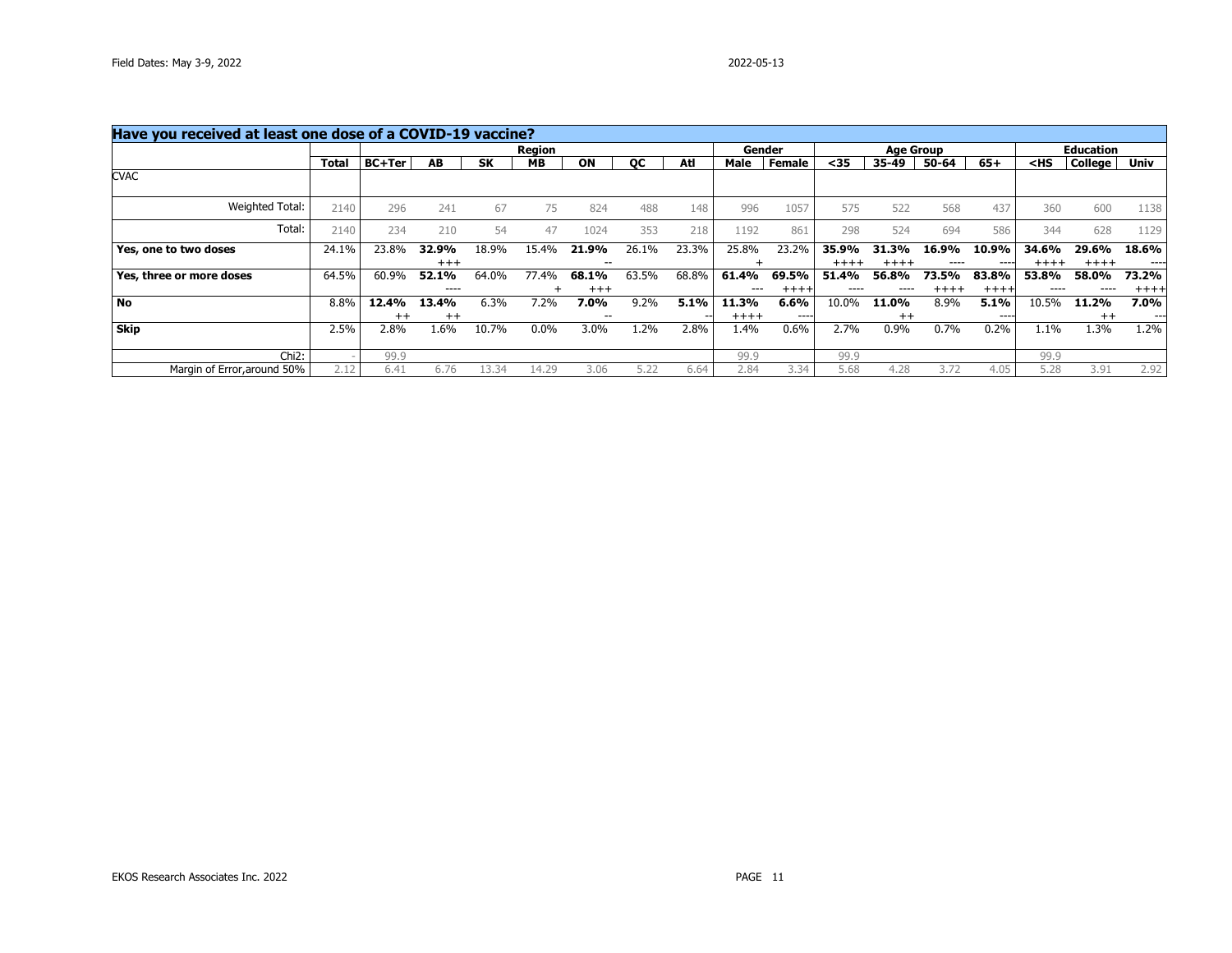| Have you received at least one dose of a COVID-19 vaccine? |       |        |                     |        |              |           |           |            |       |                                                   |             |       |        |                |         |                                         |          |
|------------------------------------------------------------|-------|--------|---------------------|--------|--------------|-----------|-----------|------------|-------|---------------------------------------------------|-------------|-------|--------|----------------|---------|-----------------------------------------|----------|
|                                                            |       |        | <b>Social Class</b> |        |              |           |           |            |       | Decided Federal vote intention (includes leaning) |             |       |        |                |         | CP candidate preference among CP voters |          |
|                                                            | Total | Poor   | Working             | Middle | <b>Upper</b> | Lib       | Cons      | <b>NDP</b> | Green | People                                            | <b>Bloc</b> | Other | Brown  | <b>Charest</b> | Lewis   | Poilievre                               | Other    |
| <b>CVAC</b>                                                |       |        |                     |        |              |           |           |            |       |                                                   |             |       |        |                |         |                                         |          |
| Weighted Total:                                            | 2140  | 124    | 575                 | 1240   | 147          | 619       | 611       | 395        | 101   | 93                                                | 93          | 35    | 49     | 94             | 35      | 353                                     | 68       |
| Total:                                                     | 2140  | 117    | 550                 | 1274   | 147          | 671       | 669       | 326        | 96    | 87                                                | 74          | 34    | 59     | 108            | 42      | 376                                     | 73       |
| Yes, one to two doses                                      | 24.1% | 31.4%  | 31.1%               | 20.9%  | 21.7%        | 16.2%     | 34.1%     | 20.1%      | 22.4% | 34.9%                                             | 14.3%       | 21.3% | 38.5%  | 18.1%          | 49.5%   | 41.1%                                   | 11.1%    |
|                                                            |       |        | $+++++$             | ----   |              | $- - - -$ | $++++$    |            |       | $^{++}$                                           |             |       | $+++$  |                | $+++++$ | $+++++$                                 | $---$    |
| Yes, three or more doses                                   | 64.5% | 50.3%  | 54.9%               | 72.0%  | 67.4%        | 81.7%     | 49.8%     | 76.7%      | 69.4% | 12.2%                                             | 77.9%       | 58.1% | 55.4%  | 79.3%          | 28.5%   | 37.8%                                   | 79.0%    |
|                                                            |       | ----   |                     | $++++$ |              | $+++++$   | $- - - -$ | $+++++$    |       | ----                                              | $^{++}$     |       |        | $+ + +$        |         | ----                                    | $^{+++}$ |
| No                                                         | 8.8%  | 17.9%  | 13.3%               | 6.2%   | 8.7%         | 1.8%      | 13.8%     | 3.3%       | 7.5%  | 48.0%                                             | 5.8%        | 17.8% | 4.8%   | 2.6%           | 19.6%   | 18.4%                                   | $9.9\%$  |
|                                                            |       | $++++$ | $++++$              | ----   |              | $- - - -$ | $+++++$   | ----       |       | $++++$                                            |             |       |        |                | $^{++}$ | $+++++$                                 |          |
| Skip                                                       | 2.5%  | 0.4%   | 0.7%                | 0.9%   | 2.2%         | 0.3%      | 2.2%      | $0.0\%$    | 0.6%  | 4.9%                                              | 1.9%        | 2.9%  | 1.3%   | 0.0%           | 2.3%    | 2.6%                                    | $0.0\%$  |
| $Chi2$ :                                                   |       | 99.9   |                     |        |              | (99.9)    |           |            |       |                                                   |             |       | (99.9) |                |         |                                         |          |
| Margin of Error, around 50%                                | 2.12  | 9.06   | 4.18                | 2.75   | 8.08         | 3.78      | 3.79      | 5.43       | 10.00 | 10.51                                             | 1.39        | 16.81 | 12.76  | 9.43           | 15.12   | 5.05                                    | 11.47    |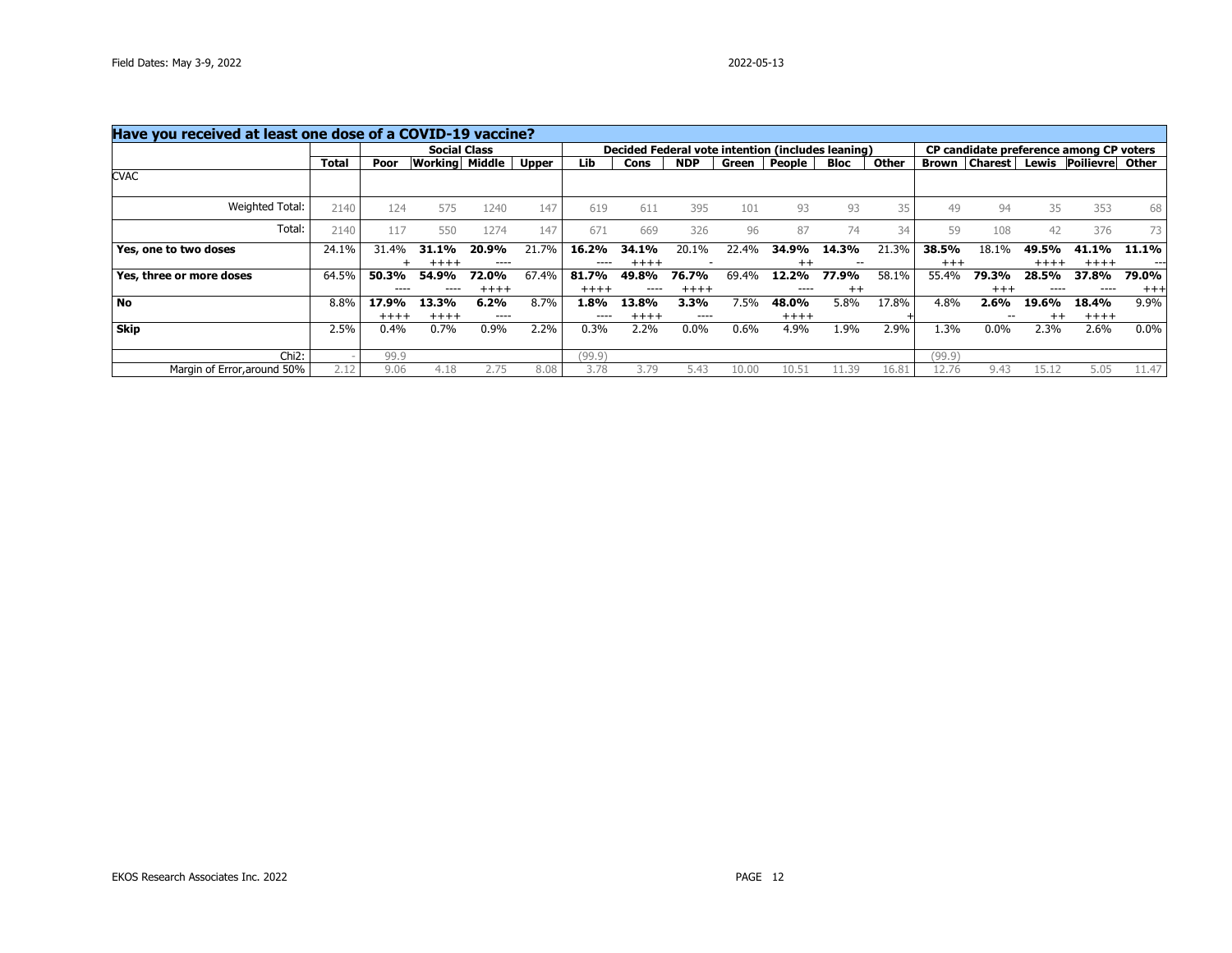| To what extent would you support or oppose a proof-of-vaccination system where Canadians would be required to carry a vaccine passport in order<br>to travel or attend public events? |              |               |       |           |               |       |           |       |        |                 |       |           |                  |                  |        |                  |                 |
|---------------------------------------------------------------------------------------------------------------------------------------------------------------------------------------|--------------|---------------|-------|-----------|---------------|-------|-----------|-------|--------|-----------------|-------|-----------|------------------|------------------|--------|------------------|-----------------|
|                                                                                                                                                                                       |              |               |       |           | <b>Region</b> |       |           |       |        | Gender          |       |           | <b>Age Group</b> |                  |        | <b>Education</b> |                 |
|                                                                                                                                                                                       | <b>Total</b> | <b>BC+Ter</b> | AB    | <b>SK</b> | <b>MB</b>     | ON    | <b>OC</b> | Atl   | Male   | <b>Female</b>   | $35$  | $35 - 49$ | $50 - 64$        | $65+$            | $<$ HS | College          | <b>Univ</b>     |
| <b>CVACPASA</b>                                                                                                                                                                       |              |               |       |           |               |       |           |       |        |                 |       |           |                  |                  |        |                  |                 |
| Weighted Total:                                                                                                                                                                       | 2140         | 296           | 241   | 67        | 75            | 824   | 488       | 148   | 996    | 1057            | 575   | 522       | 568              | 437              | 360    | 600              | 1138            |
| Total:                                                                                                                                                                                | 2140         | 234           | 210   | 54        | 47            | 1024  | 353       | 218   | 1192   | 861             | 298   | 524       | 694              | 586              | 344    | 628              | 1129            |
| <b>OPPOSE (1-2)</b>                                                                                                                                                                   | 34.4%        | 38.7%         | 38.8% | 35.6%     | 27.6%         | 33.0% | 34.1%     | 30.7% | 41.2%  | 27.9%           | 38.7% | 43.1%     | 30.6%            | 24.2%            | 37.1%  | 42.0%            | 29.8%           |
|                                                                                                                                                                                       |              |               |       |           |               |       |           |       | $++++$ |                 |       | $++++$    |                  |                  |        | $++++$           |                 |
| <b>NEITHER SUPPORT NOR OPPOSE</b>                                                                                                                                                     | 19.2%        | 16.7%         | 17.9% | 27.6%     | 20.3%         | 18.0% | 20.5%     | 24.1% | 18.0%  | 21.0%           | 20.4% | 16.9%     | 17.4%            | 24.0%            | 24.8%  | 16.9%            | 19.3%           |
| (3)                                                                                                                                                                                   |              |               |       |           |               |       |           |       |        | $^{\mathrm{+}}$ |       |           |                  | $+++$            | $+++$  |                  |                 |
| <b>SUPPORT (4-5)</b>                                                                                                                                                                  | 44.7%        | 43.6%         | 42.1% | 30.9%     | 52.1%         | 47.2% | 43.9%     | 42.9% | 40.6%  | 50.7%<br>$+++$  | 40.5% | 39.7%     | 51.3%<br>$++++$  | 51.3%<br>$+++++$ | 38.1%  | 40.4%            | 50.3%<br>$++++$ |
| 1 - Strongly oppose                                                                                                                                                                   | 28.8%        | 33.8%         | 34.3% | 31.4%     | 24.7%         | 27.5% | 27.4%     | 22.6% | 35.4%  | 22.2%           | 33.7% | 36.8%     | 26.6%            | 16.0%            | 30.8%  | 36.6%            | 24.2%           |
|                                                                                                                                                                                       |              |               |       |           |               |       |           |       |        |                 |       |           |                  |                  |        |                  |                 |
| $\overline{\mathbf{2}}$                                                                                                                                                               | 5.6%         | 5.0%          | 4.4%  | 4.2%      | 2.8%          | 5.5%  | 6.6%      | 8.2%  | 5.8%   | 5.7%            | 5.0%  | 6.2%      | 4.1%             | 8.2%             | 6.4%   | 5.5%             | 5.7%            |
| 3 - Neither support nor oppose                                                                                                                                                        | 19.2%        | 16.7%         | 17.9% | 27.6%     | 20.3%         | 18.0% | 20.5%     | 24.1% | 18.0%  | 21.0%           | 20.4% | 16.9%     | 17.4%            | 24.0%            | 24.8%  | 16.9%            | 19.3%           |
| $\overline{\mathbf{4}}$                                                                                                                                                               | 13.7%        | 12.4%         | 18.6% | 8.7%      | 12.3%         | 15.8% | 9.7%      | 12.2% | 12.1%  | 15.8%           | 16.6% | 13.5%     | 12.7%            | 12.2%            | 12.8%  | 10.5%            | 15.8%           |
| 5 - Strongly support                                                                                                                                                                  | 31.1%        | 31.2%         | 23.5% | 22.1%     | 39.8%         | 31.4% | 34.2%     | 30.6% | 28.4%  | 34.9%           | 23.9% | 26.2%     | 38.6%            | 39.0%            | 25.3%  | 30.0%            | 34.5%           |
| <b>Skip</b>                                                                                                                                                                           | 1.7%         | 1.0%          | 1.2%  | 5.9%      | 0.0%          | 1.8%  | 1.5%      | 2.3%  | 0.2%   | 0.4%            | 0.3%  | 0.3%      | 0.7%             | 0.5%             | 0.0%   | 0.6%             | 0.6%            |
| Chi <sub>2</sub> :                                                                                                                                                                    |              |               |       |           |               |       |           |       | 99.9   |                 | 99.9  |           |                  |                  | 99.9   |                  |                 |
| Margin of Error, around 50%                                                                                                                                                           | 2.12         | 6.41          | 6.76  | 13.34     | 14.29         | 3.06  | 5.22      | 6.64  | 2.84   | 3.34            | 5.68  | 4.28      | 3.72             | 4.05             | 5.28   | 3.91             | 2.92            |
| Mean:                                                                                                                                                                                 | 3.13         | 3.02          | 2.92  | 2.85      | 3.40          | 3.19  | 3.17      | 3.21  | 2.92   | 3.36            | 2.92  | 2.86      | 3.33             | 3.50             | 2.95   | 2.92             | 3.31            |
| <b>Standard Deviation:</b>                                                                                                                                                            | 1.62         | 1.68          | 1.61  | 1.56      | 1.62          | 1.61  | 1.63      | 1.54  | 1.65   | 1.54            | 1.59  | 1.65      | 1.64             | 1.47             | 1.56   | 1.68             | 1.58            |
| Student's T:                                                                                                                                                                          |              |               | 95    |           |               |       |           |       | 99.9   | 99.9            | 99    | 99.9      | 99.9             | 99.9             | 95     | 99.9             | 99.9            |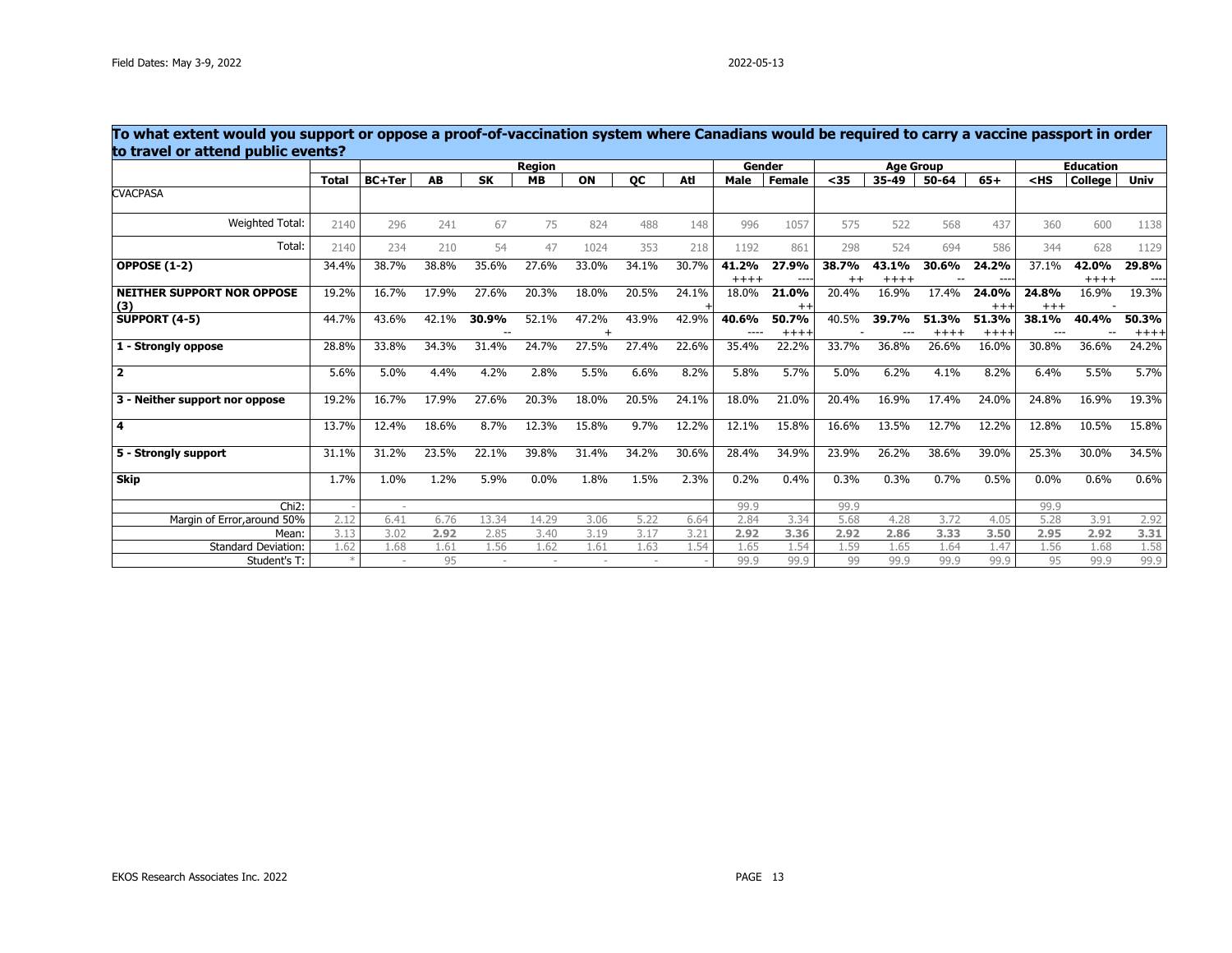|                                   | To what extent would you support or oppose a proof-of-vaccination system where Canadians would be required to carry a vaccine passport in order<br>to travel or attend public events?<br><b>Social Class</b><br>Decided Federal vote intention (includes leaning)<br>CP candidate preference among CP voters |       |                       |        |              |         |        |            |       |        |             |       |              |       |       |                               |       |
|-----------------------------------|--------------------------------------------------------------------------------------------------------------------------------------------------------------------------------------------------------------------------------------------------------------------------------------------------------------|-------|-----------------------|--------|--------------|---------|--------|------------|-------|--------|-------------|-------|--------------|-------|-------|-------------------------------|-------|
|                                   |                                                                                                                                                                                                                                                                                                              |       |                       |        |              |         |        |            |       |        |             |       |              |       |       |                               |       |
|                                   | <b>Total</b>                                                                                                                                                                                                                                                                                                 | Poor  | <b>Working Middle</b> |        | <b>Upper</b> | Lib     | Cons   | <b>NDP</b> | Green | People | <b>Bloc</b> | Other | <b>Brown</b> |       |       | Charest Lewis Poilievre Other |       |
| <b>CVACPASA</b>                   |                                                                                                                                                                                                                                                                                                              |       |                       |        |              |         |        |            |       |        |             |       |              |       |       |                               |       |
| Weighted Total:                   | 2140                                                                                                                                                                                                                                                                                                         | 124   | 575                   | 1240   | 147          | 619     | 611    | 395        | 101   | 93     | 93          | 35    | 49           | 94    | 35    | 353                           | 68    |
| Total:                            | 2140                                                                                                                                                                                                                                                                                                         | 117   | 550                   | 1274   | 147          | 671     | 669    | 326        | 96    | 87     | 74          | 34    | 59           | 108   | 42    | 376                           | 73    |
| <b>OPPOSE (1-2)</b>               | 34.4%                                                                                                                                                                                                                                                                                                        | 48.7% | 39.3%                 | 32.3%  | 25.2%        | 14.7%   | 60.9%  | 18.4%      | 29.7% | 80.3%  | 17.7%       | 45.6% | 50.4%        | 29.9% | 76.7% | 74.0%                         | 33.0% |
|                                   |                                                                                                                                                                                                                                                                                                              | $+++$ | $+++$                 |        |              |         | $++++$ |            |       | $++++$ |             |       | $+++$        |       | $+++$ | $++++$                        |       |
| <b>NEITHER SUPPORT NOR OPPOSE</b> | 19.2%                                                                                                                                                                                                                                                                                                        | 14.3% | 20.6%                 | 19.3%  | 20.4%        | 19.1%   | 16.7%  | 22.1%      | 23.2% | 7.3%   | 23.7%       | 24.8% | 27.5%        | 29.3% | 8.8%  | 11.9%                         | 21.0% |
| (3)                               |                                                                                                                                                                                                                                                                                                              |       |                       |        |              |         |        |            |       |        |             |       |              | $+++$ |       | $- - - -$                     |       |
| SUPPORT $(4-5)$                   | 44.7%                                                                                                                                                                                                                                                                                                        | 36.9% | 39.6%                 | 48.1%  | 54.4%        | 65.8%   | 22.2%  | 59.2%      | 45.7% | 11.3%  | 56.7%       | 29.6% | 22.1%        | 40.9% | 14.5% | 13.8%                         | 46.0% |
|                                   |                                                                                                                                                                                                                                                                                                              |       |                       | $++++$ | $^{++}$      | $++++$  |        | $+++++$    |       |        | $++$        |       |              |       |       |                               |       |
| 1 - Strongly oppose               | 28.8%                                                                                                                                                                                                                                                                                                        | 41.5% | 34.7%                 | 25.8%  | 22.0%        | $9.3\%$ | 56.0%  | 12.0%      | 17.7% | 79.2%  | 13.3%       | 40.7% | 44.6%        | 20.6% | 68.8% | 70.7%                         | 28.2% |
| $\overline{\mathbf{2}}$           | 5.6%                                                                                                                                                                                                                                                                                                         | 7.2%  | 4.6%                  | 6.5%   | 3.2%         | 5.4%    | 4.9%   | 6.3%       | 11.9% | 1.0%   | 4.4%        | 4.9%  | 5.8%         | 9.3%  | 7.9%  | 3.4%                          | 4.8%  |
| 3 - Neither support nor oppose    | 19.2%                                                                                                                                                                                                                                                                                                        | 14.3% | 20.6%                 | 19.3%  | 20.4%        | 19.1%   | 16.7%  | 22.1%      | 23.2% | 7.3%   | 23.7%       | 24.8% | 27.5%        | 29.3% | 8.8%  | 11.9%                         | 21.0% |
| 4                                 | 13.7%                                                                                                                                                                                                                                                                                                        | 9.2%  | 11.4%                 | 15.6%  | 11.7%        | 18.4%   | 5.2%   | 23.8%      | 17.4% | 2.6%   | 13.5%       | 12.3% | 3.5%         | 7.8%  | 4.2%  | 2.9%                          | 14.2% |
| 5 - Strongly support              | 31.1%                                                                                                                                                                                                                                                                                                        | 27.8% | 28.1%                 | 32.4%  | 42.8%        | 47.4%   | 17.0%  | 35.5%      | 28.3% | 8.7%   | 43.2%       | 17.3% | 18.6%        | 33.1% | 10.3% | 10.9%                         | 31.8% |
| <b>Skip</b>                       | 1.7%                                                                                                                                                                                                                                                                                                         | 0.0%  | 0.5%                  | 0.3%   | 0.0%         | 0.4%    | 0.2%   | 0.3%       | 1.4%  | 1.1%   | 1.9%        | 0.0%  | 0.0%         | 0.0%  | 0.0%  | 0.3%                          | 0.0%  |
| Chi <sub>2</sub> :                |                                                                                                                                                                                                                                                                                                              | 99.9  |                       |        |              | 99.9    |        |            |       |        |             |       | 99.9         |       |       |                               |       |
| Margin of Error, around 50%       | 2.12                                                                                                                                                                                                                                                                                                         | 9.06  | 4.18                  | 2.75   | 8.08         | 3.78    | 3.79   | 5.43       | 10.00 | 10.51  | 11.39       | 16.81 | 12.76        | 9.43  | 15.12 | 5.05                          | 11.47 |
| Mean:                             | 3.13                                                                                                                                                                                                                                                                                                         | 2.74  | 2.94                  | 3.23   | 3.50         | 3.90    | 2.22   | 3.64       | 3.27  | 1.59   | 3.70        | 2.61  | 2.46         | 3.23  | 1.79  | 1.80                          | 3.17  |
| <b>Standard Deviation:</b>        | 1.62                                                                                                                                                                                                                                                                                                         | 1.70  | 1.64                  | 1.58   | 1.58         | 1.31    | 1.56   | 1.34       | 1.45  | 1.27   | 1.42        | 1.55  | 1.54         | 1.51  | 1.37  | 1.38                          | 1.61  |
| Student's T:                      |                                                                                                                                                                                                                                                                                                              | 95    | 99                    | 99     | 99           | 99.9    | 99.9   | 99.9       |       | 99.9   | 99.9        | 90    | 99           |       | 99.9  | 99.9                          |       |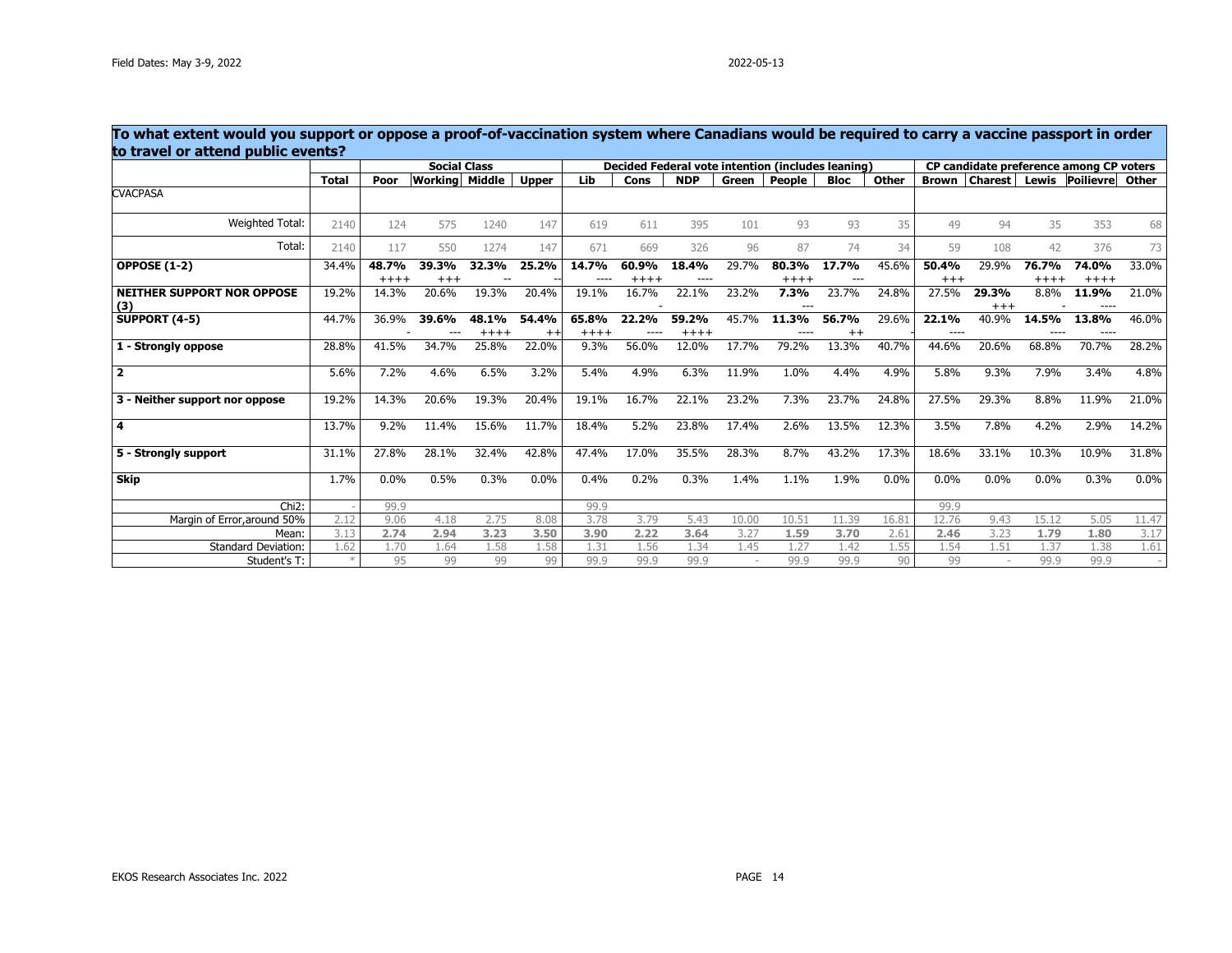| blockaded several Canadian cities and border crossings with the United States in February 2022. The protest was |              |                  |                 |           |               |             |               |       |                  | Gender         |                    |                  |       |                 |                  | <b>Education</b> |                 |
|-----------------------------------------------------------------------------------------------------------------|--------------|------------------|-----------------|-----------|---------------|-------------|---------------|-------|------------------|----------------|--------------------|------------------|-------|-----------------|------------------|------------------|-----------------|
|                                                                                                                 |              |                  |                 |           | <b>Region</b> |             |               |       |                  |                |                    | <b>Age Group</b> |       |                 |                  |                  |                 |
| <b>CONVOYPM</b>                                                                                                 | <b>Total</b> | <b>BC+Ter</b>    | AB              | <b>SK</b> | <b>MB</b>     | ON          | <b>OC</b>     | Atl   | Male             | <b>Female</b>  | $35$               | 35-49            | 50-64 | $65+$           | $<$ HS           | <b>College</b>   | Univ            |
|                                                                                                                 |              |                  |                 |           |               |             |               |       |                  |                |                    |                  |       |                 |                  |                  |                 |
| Weighted Total:                                                                                                 | 2140         | 296              | 241             | 67        | 75            | 824         | 488           | 148   | 996              | 1057           | 575                | 522              | 568   | 437             | 360              | 600              | 1138            |
| Total:                                                                                                          | 2140         | 234              | 210             | 54        | 47            | 1024        | 353           | 218   | 1192             | 861            | 298                | 524              | 694   | 586             | 344              | 628              | 1129            |
| <b>OPPOSE (1-2)</b>                                                                                             | 63.8%        | 52.8%<br>$---$   | 58.5%           | 55.1%     | 75.8%         | 65.5%       | 68.7%<br>$++$ | 67.1% | 58.3%<br>----    | 71.3%<br>$+++$ | 61.1%              | 59.3%            | 66.5% | 74.2%<br>$++++$ | 56.6%<br>---     | 56.0%<br>----    | 72.1%<br>$++++$ |
| <b>NEITHER SUPPORT NOR OPPOSE</b><br>(3)                                                                        | 11.9%        | 19.3%<br>$+++++$ | 7.5%            | 11.0%     | 9.5%          | 12.4%       | 8.0%          | 15.6% | 12.5%            | 11.3%          | 11.3%              | 12.2%            | 11.9% | 12.6%           | 18.0%<br>$+++++$ | 13.2%            | 9.5%<br>----    |
| <b>SUPPORT (4-5)</b>                                                                                            | 21.9%        | 25.0%            | 32.0%<br>$++++$ | 23.1%     | 14.7%         | 19.5%<br>-- | 22.1%         | 15.3% | 28.3%<br>$+++++$ | 16.1%<br>---   | 25.2%<br>$\ddot{}$ | 28.0%<br>$+++++$ | 21.1% | 12.4%<br>$---$  | 24.1%            | 29.8%<br>$++++$  | 17.3%<br>----   |
| 1 - Strongly oppose                                                                                             | 56.9%        | 50.1%            | 53.8%           | 49.0%     | 69.1%         | 59.5%       | 57.3%         | 57.2% | 52.0%            | 63.7%          | 53.3%              | 52.8%            | 60.3% | 66.9%           | 47.5%            | 49.6%            | 65.5%           |
| $\overline{2}$                                                                                                  | 6.9%         | 2.7%             | 4.7%            | 6.1%      | 6.7%          | 5.9%        | 11.5%         | 9.9%  | 6.2%             | 7.6%           | 7.8%               | 6.5%             | 6.3%  | 7.2%            | 9.0%             | 6.4%             | 6.6%            |
| 3 - Neither support nor oppose                                                                                  | 11.9%        | 19.3%            | 7.5%            | 11.0%     | 9.5%          | 12.4%       | 8.0%          | 15.6% | 12.5%            | 11.3%          | 11.3%              | 12.2%            | 11.9% | 12.6%           | 18.0%            | 13.2%            | 9.5%            |
| 4                                                                                                               | 5.7%         | 5.3%             | 10.9%           | 5.7%      | 6.5%          | 5.1%        | 4.8%          | 3.6%  | 7.1%             | 4.6%           | 7.4%               | 7.8%             | 4.4%  | 3.0%            | 5.9%             | 7.2%             | 5.0%            |
| 5 - Strongly support                                                                                            | 16.3%        | 19.8%            | 21.1%           | 17.5%     | 8.2%          | 14.5%       | 17.2%         | 11.7% | 21.2%            | 11.5%          | 17.7%              | 20.2%            | 16.7% | 9.5%            | 18.3%            | 22.6%            | 12.3%           |
| Skip                                                                                                            | 2.4%         | 2.9%             | 2.0%            | 10.7%     | 0.0%          | 2.6%        | 1.2%          | 2.0%  | 0.9%             | 1.2%           | 2.5%               | 0.5%             | 0.4%  | 0.8%            | 1.3%             | 1.0%             | 1.1%            |
| $Chi2$ :                                                                                                        |              | 99.9             |                 |           |               |             |               |       | 99.9             |                | 99.9               |                  |       |                 | 99.9             |                  |                 |
| Margin of Error, around 50%                                                                                     | 2.12         | 6.41             | 6.76            | 13.34     | 14.29         | 3.06        | 5.22          | 6.64  | 2.84             | 3.34           | 5.68               | 4.28             | 3.72  | 4.05            | 5.28             | 3.91             | 2.92            |
| Mean:                                                                                                           | 2.15         | 2.40             | 2.40            | 2.29      | 1.78          | 2.07        | 2.12          | 2.01  | 2.39             | 1.91           | 2.27               | 2.36             | 2.11  | 1.80            | 2.37             | 2.46             | 1.91            |
| <b>Standard Deviation:</b>                                                                                      | 1.55         | 1.62             | 1.69            | 1.63      | 1.33          | 1.51        | 1.55          | 1.41  | 1.65             | 1.41           | 1.59               | 1.63             | 1.55  | 1.32            | 1.56             | 1.66             | 1.44            |
| Student's T:                                                                                                    |              | 95               | 95              |           | 90            | 95          |               |       | 99.9             | 99.9           |                    | 99               |       | 99.9            | 99               | 99.9             | 99.9            |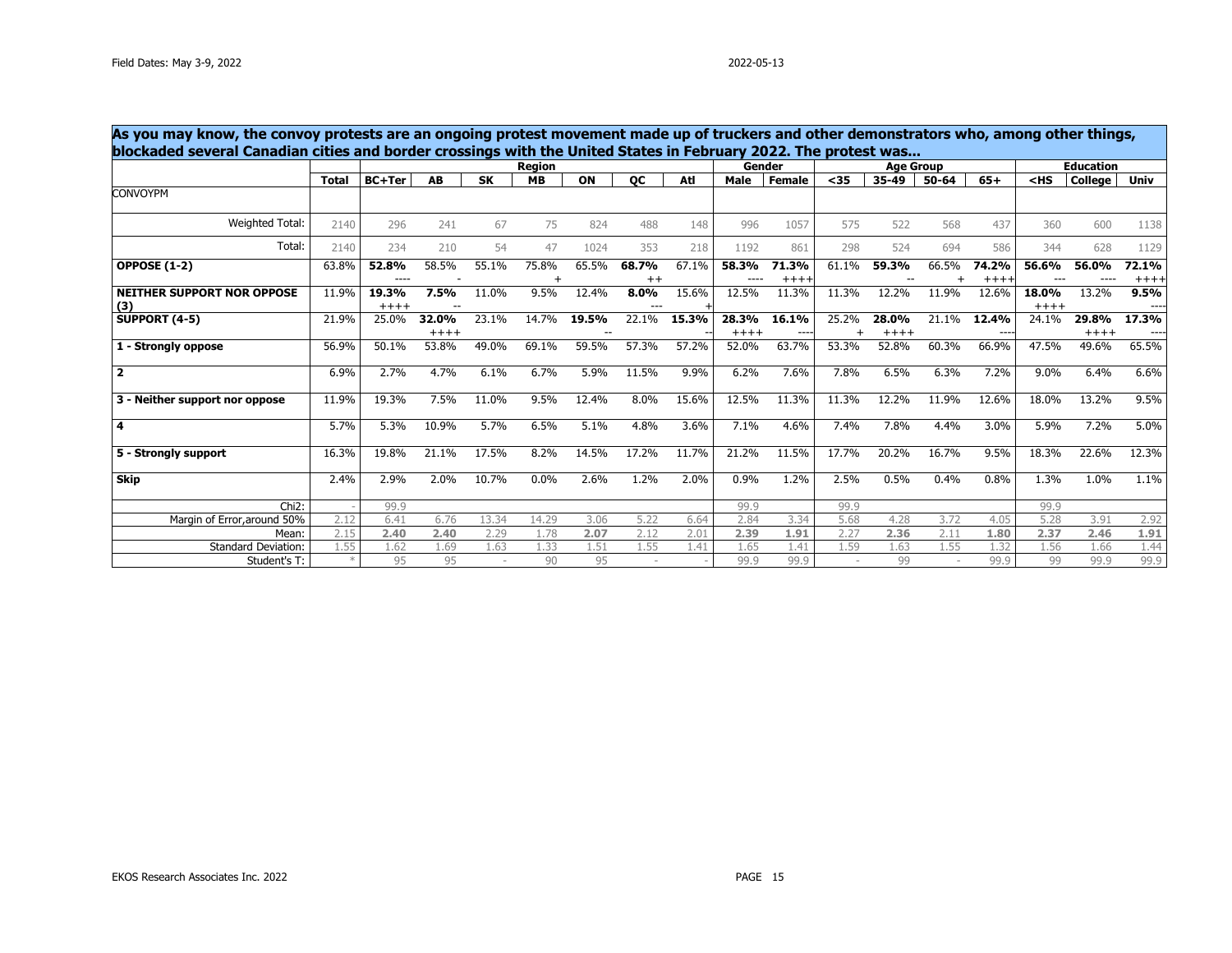| As you may know, the convoy protests are an ongoing protest movement made up of truckers and other demonstrators who, among other things,<br>blockaded several Canadian cities and border crossings with the United States in February 2022. The protest was |              |               |                       |                  |                   |                 |                  |                  |                   |                                                   |                |                |                  |       |                  |                                              |       |
|--------------------------------------------------------------------------------------------------------------------------------------------------------------------------------------------------------------------------------------------------------------|--------------|---------------|-----------------------|------------------|-------------------|-----------------|------------------|------------------|-------------------|---------------------------------------------------|----------------|----------------|------------------|-------|------------------|----------------------------------------------|-------|
|                                                                                                                                                                                                                                                              |              |               | <b>Social Class</b>   |                  |                   |                 |                  |                  |                   | Decided Federal vote intention (includes leaning) |                |                |                  |       |                  | CP candidate preference among CP voters      |       |
|                                                                                                                                                                                                                                                              | <b>Total</b> | Poor          | <b>Working</b> Middle |                  | <b>Upper</b>      | Lib             | Cons             | <b>NDP</b>       | Green             | People                                            | <b>Bloc</b>    | <b>Other</b>   |                  |       |                  | <b>Brown   Charest   Lewis   Poilievre  </b> | Other |
| <b>CONVOYPM</b>                                                                                                                                                                                                                                              |              |               |                       |                  |                   |                 |                  |                  |                   |                                                   |                |                |                  |       |                  |                                              |       |
| Weighted Total:                                                                                                                                                                                                                                              | 2140         | 124           | 575                   | 1240             | 147               | 619             | 611              | 395              | 101               | 93                                                | 93             | 35             | 49               | 94    | 35               | 353                                          | 68    |
| Total:                                                                                                                                                                                                                                                       | 2140         | 117           | 550                   | 1274             | 147               | 671             | 669              | 326              | 96                | 87                                                | 74             | 34             | 59               | 108   | 42               | 376                                          | 73    |
| <b>OPPOSE (1-2)</b>                                                                                                                                                                                                                                          | 63.8%        | 54.1%         | 59.7%                 | 67.4%<br>$+++++$ | 75.7%<br>$^{+++}$ | 88.8%<br>$++++$ | 33.9%<br>----    | 85.9%<br>$+++++$ | 76.4%<br>$^{+++}$ | 6.4%<br>----                                      | 81.0%<br>$+++$ | 42.2%          | 43.5%            | 71.9% | 21.6%            | 19.3%<br>$- - - -$                           | 58.1% |
| <b>NEITHER SUPPORT NOR OPPOSE</b><br>(3)                                                                                                                                                                                                                     | 11.9%        | 13.6%         | 15.2%<br>$+++$        | 11.2%            | 4.7%              | 6.8%<br>----    | 18.2%<br>$+++++$ | 8.0%<br>$\sim$   | 15.7%             | 15.2%                                             | 5.7%           | 10.4%          | 18.9%            | 12.0% | 13.0%            | 21.8%<br>$++++$                              | 13.2% |
| <b>SUPPORT (4-5)</b>                                                                                                                                                                                                                                         | 21.9%        | 30.7%<br>$++$ | 24.5%                 | 20.5%            | 19.6%             | 3.8%<br>----    | 46.7%<br>$+++++$ | 5.9%             | 7.0%              | 77.3%<br>$+++$                                    | 11.6%          | 47.5%<br>$+++$ | 37.7%<br>$^{++}$ | 15.4% | 65.4%<br>$+++++$ | 57.4%<br>$++++$                              | 28.8% |
| 1 - Strongly oppose                                                                                                                                                                                                                                          | 56.9%        | 45.0%         | 52.1%                 | 60.9%            | 68.4%             | 83.0%           | 27.1%            | 79.7%            | 64.0%             | 4.4%                                              | 59.2%          | 42.2%          | 36.1%            | 59.7% | 16.9%            | 14.8%                                        | 45.5% |
| $\overline{2}$                                                                                                                                                                                                                                               | 6.9%         | 9.1%          | 7.5%                  | 6.5%             | 7.4%              | 5.8%            | 6.9%             | 6.2%             | 12.4%             | 2.1%                                              | 21.8%          | 0.0%           | 7.3%             | 12.2% | 4.7%             | 4.5%                                         | 12.6% |
| 3 - Neither support nor oppose                                                                                                                                                                                                                               | 11.9%        | 13.6%         | 15.2%                 | 11.2%            | 4.7%              | 6.8%            | 18.2%            | 8.0%             | 15.7%             | 15.2%                                             | 5.7%           | 10.4%          | 18.9%            | 12.0% | 13.0%            | 21.8%                                        | 13.2% |
| 4                                                                                                                                                                                                                                                            | 5.7%         | 4.4%          | 5.3%                  | 5.8%             | 9.3%              | 1.0%            | 14.0%            | 2.4%             | 1.7%              | 6.7%                                              | 1.5%           | 9.5%           | 7.9%             | 6.5%  | 19.9%            | 16.2%                                        | 12.9% |
| 5 - Strongly support                                                                                                                                                                                                                                         | 16.3%        | 26.3%         | 19.3%                 | 14.7%            | 10.2%             | 2.8%            | 32.7%            | 3.5%             | 5.3%              | 70.6%                                             | 10.1%          | 38.0%          | 29.7%            | 8.9%  | 45.5%            | 41.2%                                        | 15.9% |
| <b>Skip</b>                                                                                                                                                                                                                                                  | 2.4%         | 1.7%          | 0.6%                  | 0.9%             | 0.0%              | 0.5%            | 1.2%             | 0.3%             | 0.9%              | 1.1%                                              | 1.7%           | 0.0%           | 0.0%             | 0.8%  | 0.0%             | 1.6%                                         | 0.0%  |
| $Chi2$ :                                                                                                                                                                                                                                                     |              | 99.9          |                       |                  |                   | (99.9)          |                  |                  |                   |                                                   |                |                | 99.9             |       |                  |                                              |       |
| Margin of Error, around 50%                                                                                                                                                                                                                                  | 2.12         | 9.06          | 4.18                  | 2.75             | 8.08              | 3.78            | 3.79             | 5.43             | 10.00             | 10.51                                             | 11.39          | 16.81          | 12.76            | 9.43  | 15.12            | 5.05                                         | 11.47 |
| Mean:                                                                                                                                                                                                                                                        | 2.15         | 2.57          | 2.32                  | 2.06             | 1.86              | 1.34            | 3.19             | 1.43             | 1.71              | 4.39                                              | 1.79           | 3.01           | 2.88             | 1.92  | 3.72             | 3.65                                         | 2.41  |
| <b>Standard Deviation:</b>                                                                                                                                                                                                                                   | 1.55         | 1.70          | 1.59                  | 1.51             | 1.42              | 0.87            | 1.61             | 0.99             | 1.13              | 1.10                                              | 1.27           | 1.84           | 1.68             | 1.34  | 1.51             | 1.44                                         | 1.55  |
| Student's T:                                                                                                                                                                                                                                                 |              | 99            | 99                    | 99               | 99                | 99.9            | 99.9             | 99.9             | 99.9              | 99.9                                              | 95             | 99             | 99               | 90    | 99.9             | 99.9                                         |       |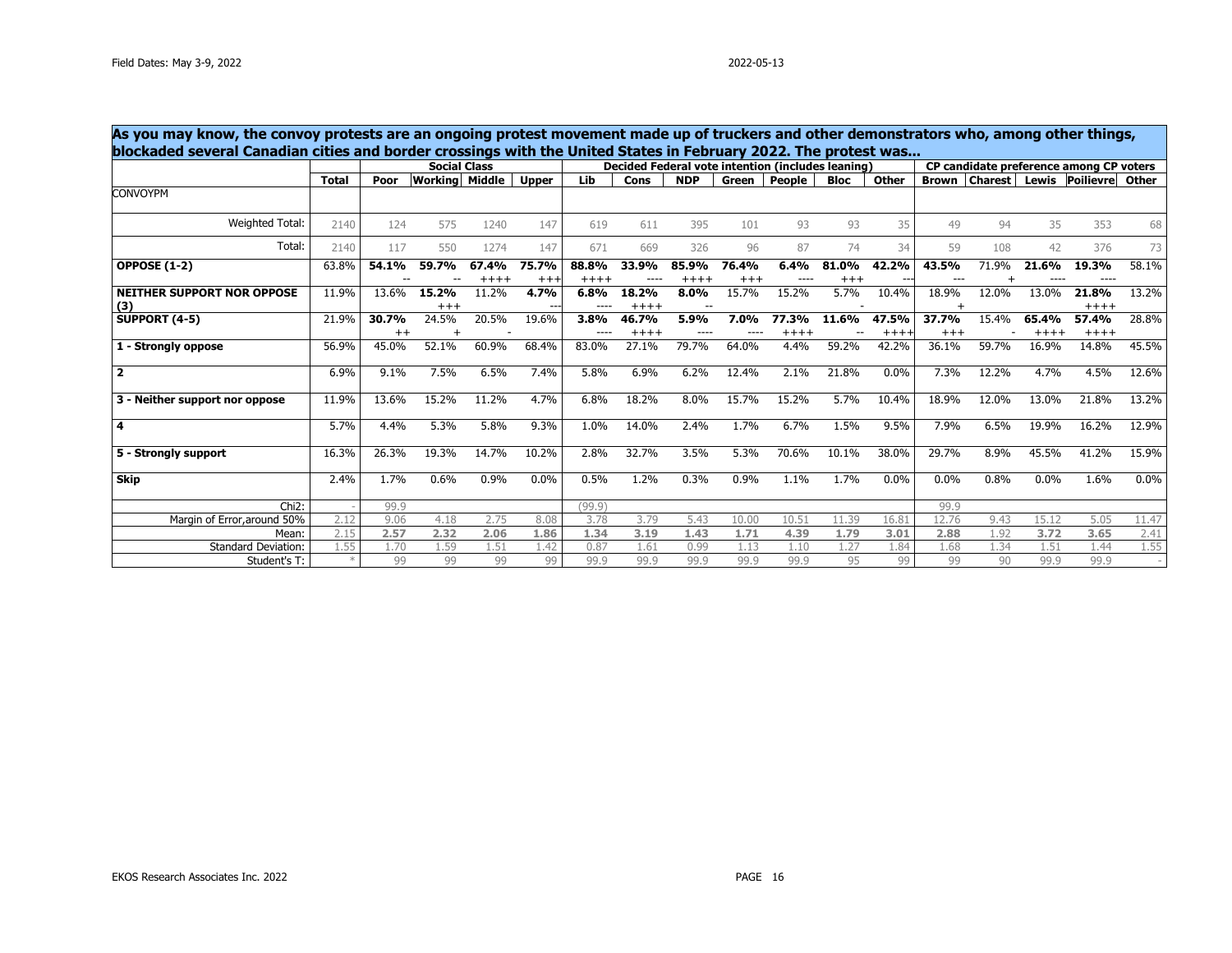|                             | Do you agree or disagree with the following statement: I think that there should be a strict ban on guns in urban areas.<br><b>Age Group</b><br>Gender |               |               |               |               |                  |                  |       |               |                 |       |         |       |                  |          |                  |                 |
|-----------------------------|--------------------------------------------------------------------------------------------------------------------------------------------------------|---------------|---------------|---------------|---------------|------------------|------------------|-------|---------------|-----------------|-------|---------|-------|------------------|----------|------------------|-----------------|
|                             |                                                                                                                                                        |               |               |               | <b>Region</b> |                  |                  |       |               |                 |       |         |       |                  |          | <b>Education</b> |                 |
|                             | Total                                                                                                                                                  | <b>BC+Ter</b> | AB            | <b>SK</b>     | MB.           | ON               | OС               | Atl   | Male          | Female          | <35   | 35-49   | 50-64 | $65+$            | $<$ HS   | <b>College</b>   | Univ            |
| <b>URBANGUN</b>             |                                                                                                                                                        |               |               |               |               |                  |                  |       |               |                 |       |         |       |                  |          |                  |                 |
| Weighted Total:             | 2140                                                                                                                                                   | 296           | 241           | 67            | 75            | 824              | 488              | 148   | 996           | 1057            | 575   | 522     | 568   | 437              | 360      | 600              | 1138            |
| Total:                      | 2140                                                                                                                                                   | 234           | 210           | 54            | 47            | 1024             | 353              | 218   | 1192          | 861             | 298   | 524     | 694   | 586              | 344      | 628              | 1129            |
| Agree                       | 69.5%                                                                                                                                                  | 56.8%         | 53.6%<br>---- | 48.2%<br>---- | 69.4%         | 72.3%            | 83.4%            | 70.1% | 59.3%<br>---- | 82.1%<br>$++++$ | 67.2% | 66.3%   | 70.4% | 80.5%<br>$+++++$ | 64.1%    | 61.5%            | 77.7%           |
| <b>Disagree</b>             | 27.5%                                                                                                                                                  | ----<br>39.2% | 43.7%         | 41.1%         | 30.6%         | $^{++}$<br>24.7% | $+++++$<br>14.8% | 27.0% | 39.6%         | 15.6%           | 30.3% | 31.4%   | 28.0% | 19.1%            | 34.1%    | 36.2%            | $++++$<br>20.9% |
|                             |                                                                                                                                                        | $+++++$       | $++++$        | $^{++}$       |               |                  | ----             |       | $+++++$       | ----            |       | $^{++}$ |       | $- - - -$        | $^{+++}$ | $+++++$          | ----            |
| Skip                        | 3.0%                                                                                                                                                   | 4.0%          | 2.7%          | 10.7%         | $0.0\%$       | 3.0%             | 1.8%             | 2.9%  | 1.1%          | 2.3%            | 2.5%  | 2.3%    | 1.6%  | 0.3%             | 1.8%     | 2.3%             | 1.4%            |
| $Chi2$ :                    |                                                                                                                                                        | 99.9          |               |               |               |                  |                  |       | 99.9          |                 | 99.9  |         |       |                  | 99.9     |                  |                 |
| Margin of Error, around 50% | 2.12                                                                                                                                                   | 6.41          | 6.76          | 34            | 14.29         | 3.06             | 5.22             | 6.64  | 2.84          | 3.34            | 5.68  | 4.28    | 3.72  | 4.05             | 5.28     | 3.91             | 2.92            |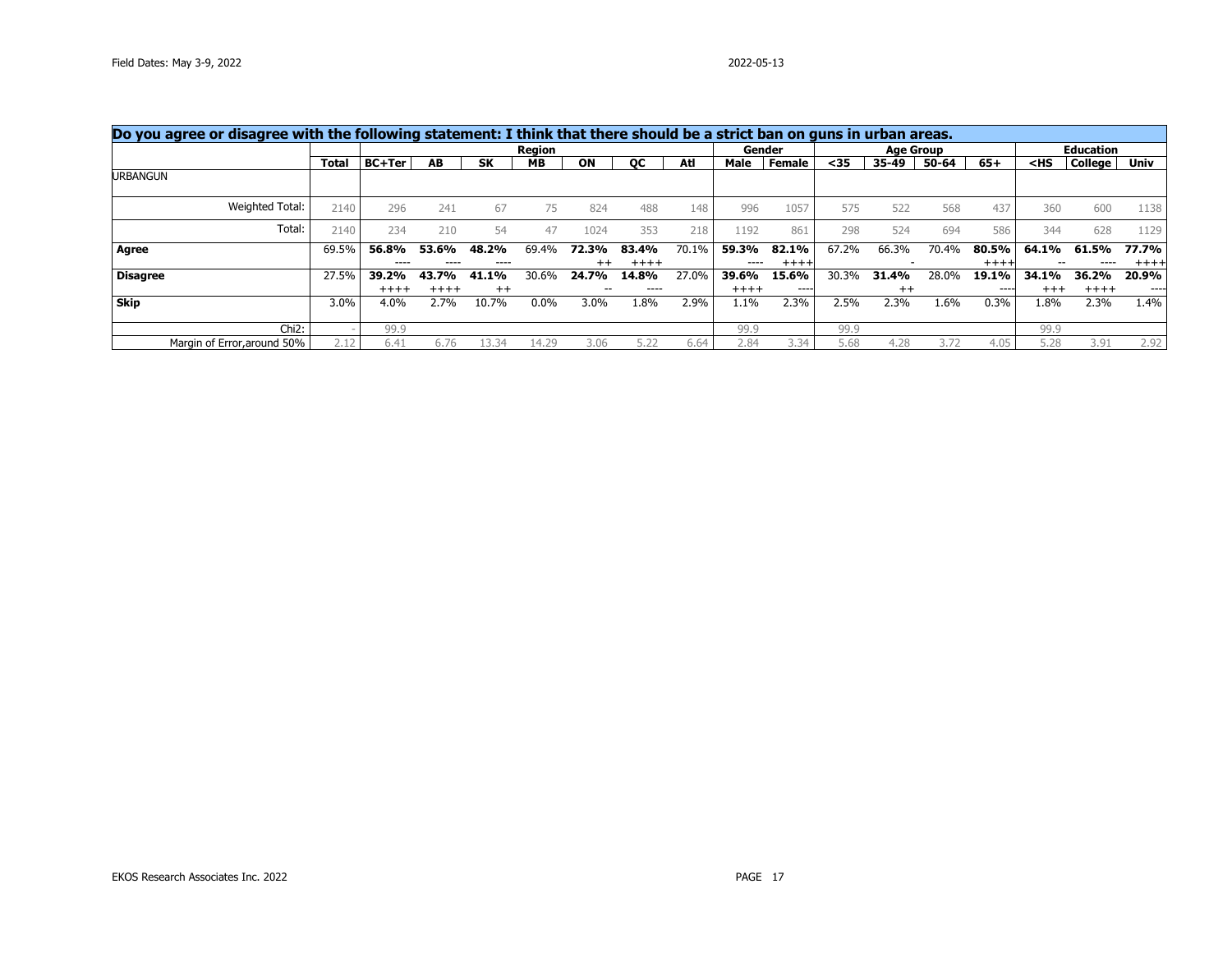| Do you agree or disagree with the following statement: I think that there should be a strict ban on guns in urban areas.<br>Decided Federal vote intention (includes leaning)<br>CP candidate preference among CP voters |       |       |                     |       |          |         |           |            |       |         |         |         |         |                          |           |                       |         |
|--------------------------------------------------------------------------------------------------------------------------------------------------------------------------------------------------------------------------|-------|-------|---------------------|-------|----------|---------|-----------|------------|-------|---------|---------|---------|---------|--------------------------|-----------|-----------------------|---------|
|                                                                                                                                                                                                                          |       |       | <b>Social Class</b> |       |          |         |           |            |       |         |         |         |         |                          |           |                       |         |
|                                                                                                                                                                                                                          | Total | Poor  | Working Middle      |       | Upper    | Lib     | Cons      | <b>NDP</b> | Green | People  | Bloc    | Other   |         | <b>Brown   Charest  </b> |           | Lewis Poilievre Other |         |
| <b>URBANGUN</b>                                                                                                                                                                                                          |       |       |                     |       |          |         |           |            |       |         |         |         |         |                          |           |                       |         |
| Weighted Total:                                                                                                                                                                                                          | 2140  | 124   | 575                 | 1240  | 147      | 619     | 611       | 395        | 101   | 93      | 93      | 35      | 49      | 94                       | 35        | 353                   | 68      |
| Total:                                                                                                                                                                                                                   | 2140  | 117   | 550                 | 1274  | 147      | 671     | 669       | 326        | 96    | 87      | 74      | 34      | 59      | 108                      | 42        | 376                   | 73      |
| Agree                                                                                                                                                                                                                    | 69.5% | 68.1% | 64.2%               | 72.9% | 79.3%    | 89.5%   | 45.4%     | 83.6%      | 75.4% | 24.9%   | 90.5%   | 61.4%   | 62.2%   | 73.2%                    | 38.5%     | 33.9%                 | 56.4%   |
|                                                                                                                                                                                                                          |       |       | $---$               |       | $^{+++}$ | $+++++$ | $- - - -$ | $^{++++}$  |       | ----    | $++++$  |         |         |                          | $- - - -$ | ----                  | --      |
| <b>Disagree</b>                                                                                                                                                                                                          | 27.5% | 29.3% | 34.3%               | 25.6% | 19.2%    | 10.3%   | 53.3%     | 13.9%      | 24.0% | 70.6%   | 9.5%    | 38.6%   | 37.8%   | 26.8%                    | 56.9%     | 64.9%                 | 43.6%   |
|                                                                                                                                                                                                                          |       |       | $++++$              |       |          |         | $++++$    | ----       |       | $+++++$ | ----    |         |         |                          | $+++++$   | $+++++$               | $+++$   |
| Skip                                                                                                                                                                                                                     | 3.0%  | 2.7%  | 1.5%                | 1.5%  | 1.5%     | 0.2%    | 1.3%      | 2.5%       | 0.5%  | 4.5%    | $0.0\%$ | $0.0\%$ | $0.0\%$ | $0.0\%$                  | 4.6%      | 1.3%                  | $0.0\%$ |
| $Chi2$ :                                                                                                                                                                                                                 |       | 99.9  |                     |       |          | 99.9    |           |            |       |         |         |         | 99.9    |                          |           |                       |         |
| Margin of Error, around 50%                                                                                                                                                                                              | 2.12  | 9.06  | 4.18                |       | 8.08     | 3.78    | 3.79      | 5.43       | 10.00 | 10.51   | 1.39    | 16.81   | 12.76   | 9.43                     | 15.1      | 5.05                  | 11.47   |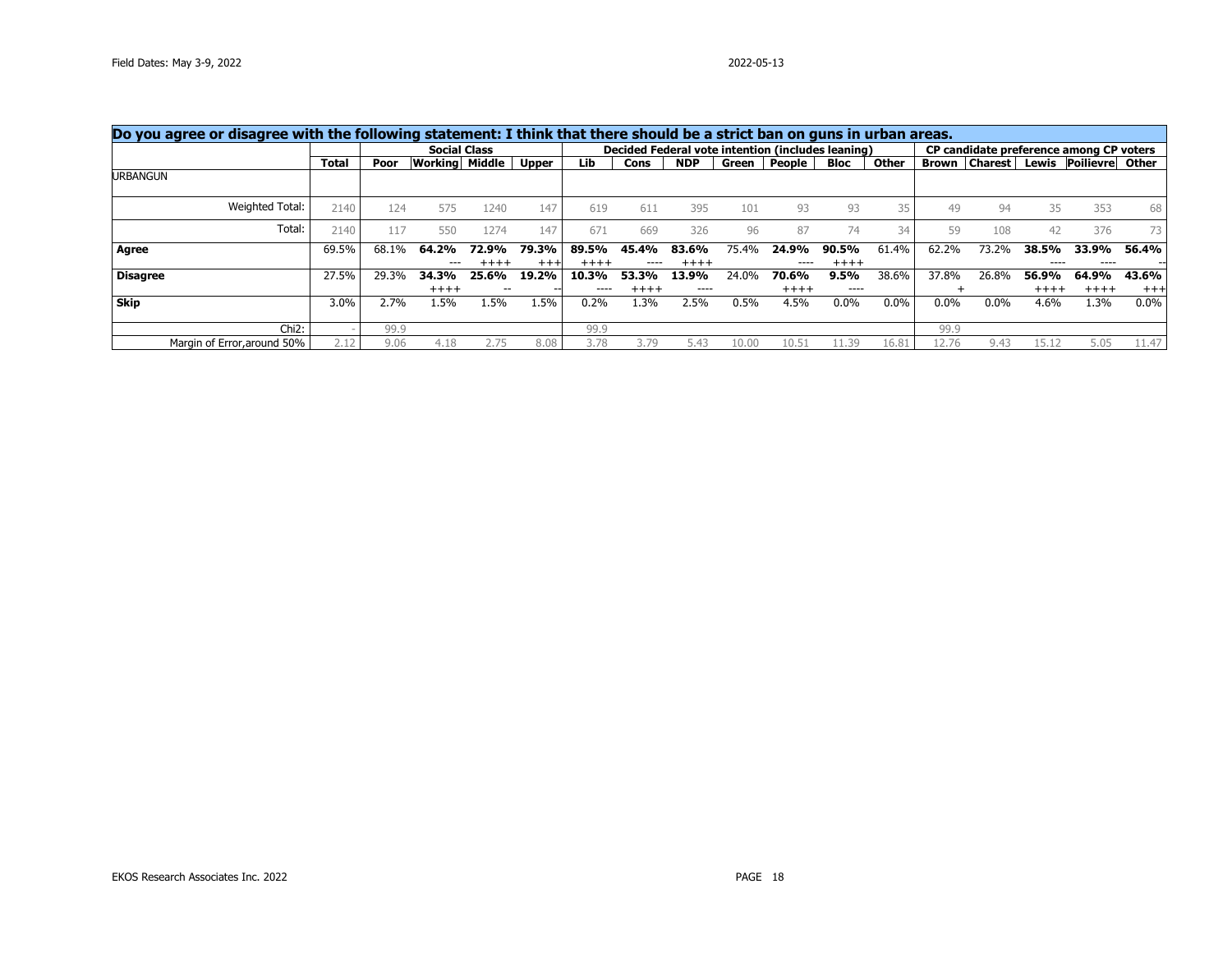| Thinking about your general views on abortion, would you say you are more pro-life or pro-choice? |               |               |       |                  |                  |       |                  |       |                  |                  |                    |                          |           |                 |                  |                  |                |
|---------------------------------------------------------------------------------------------------|---------------|---------------|-------|------------------|------------------|-------|------------------|-------|------------------|------------------|--------------------|--------------------------|-----------|-----------------|------------------|------------------|----------------|
|                                                                                                   |               |               |       |                  | <b>Region</b>    |       |                  |       | Gender           |                  |                    | <b>Age Group</b>         |           |                 |                  | <b>Education</b> |                |
|                                                                                                   | <b>Total</b>  | <b>BC+Ter</b> | AB    | <b>SK</b>        | <b>MB</b>        | ON    | <b>OC</b>        | Atl   | <b>Male</b>      | <b>Female</b>    | $35$               | 35-49                    | $50 - 64$ | $65+$           | $<$ HS           | <b>College</b>   | <b>Univ</b>    |
| <b>VIEWSABO</b>                                                                                   |               |               |       |                  |                  |       |                  |       |                  |                  |                    |                          |           |                 |                  |                  |                |
| Weighted Total:                                                                                   | 2140          | 296           | 241   | 67               | 75               | 824   | 488              | 148   | 996              | 1057             | 575                | 522                      | 568       | 437             | 360              | 600              | 1138           |
| Total:                                                                                            | 2140          | 234           | 210   | 54               | 47               | 1024  | 353              | 218   | 1192             | 861              | 298                | 524                      | 694       | 586             | 344              | 628              | 1129           |
| <b>PRO-LIFE (1-3)</b>                                                                             | 20.1%         | 18.8%         | 23.4% | 33.0%<br>$^{++}$ | 34.7%<br>$^{++}$ | 20.8% | 13.9%<br>----    | 20.2% | 23.8%<br>$+++++$ | 17.1%<br>$- - -$ | 13.9%<br>$- - - -$ | 20.5%                    | 22.4%     | 25.8%<br>$++++$ | 28.1%<br>$+++++$ | 20.9%            | 17.4%<br>----  |
| <b>NEITHER (4)</b>                                                                                | 8.0%          | 9.7%          | 11.4% | 6.7%             | 1.3%             | 8.0%  | 6.2%             | 8.5%  | 10.7%<br>$+++++$ | 5.3%<br>----     | 8.0%               | 7.2%                     | 8.5%      | 8.6%            | 10.5%            | 10.0%<br>$++$    | 6.2%           |
| PRO-CHOICE (5-7)                                                                                  | 69.2%         | 67.2%         | 62.8% | 50.9%            | 64.0%            | 68.6% | 78.1%<br>$+++++$ | 68.1% | 64.4%<br>----    | 76.2%<br>$++++$  | 76.5%<br>$++++$    | 71.2%                    | 67.5%     | 64.9%           | 59.1%            | 67.5%            | 75.6%<br>$+++$ |
| 1 - Strongly pro-life                                                                             | 11.8%         | 11.8%         | 14.3% | 17.7%            | 24.1%            | 11.9% | 8.4%             | 9.7%  | 13.9%            | 10.5%            | 7.4%               | 12.1%                    | 13.7%     | 15.5%           | 16.5%            | 11.3%            | 10.7%          |
| $\overline{\mathbf{2}}$                                                                           | 5.1%          | 3.7%          | 7.4%  | 3.1%             | 4.9%             | 5.1%  | 4.3%             | 7.7%  | 5.3%             | 5.1%             | 4.2%               | 4.4%                     | 4.9%      | 7.7%            | 8.5%             | 5.8%             | 3.8%           |
| $\overline{\mathbf{3}}$                                                                           | 3.1%          | 3.3%          | 1.6%  | 12.2%            | 5.7%             | 3.7%  | 1.3%             | 2.7%  | 4.7%             | 1.5%             | 2.2%               | 4.0%                     | 3.7%      | 2.6%            | 3.1%             | 3.8%             | 2.8%           |
| 4 - Neither                                                                                       | 8.0%          | 9.7%          | 11.4% | 6.7%             | 1.3%             | 8.0%  | 6.2%             | 8.5%  | 10.7%            | 5.3%             | 8.0%               | 7.2%                     | 8.5%      | 8.6%            | 10.5%            | 10.0%            | 6.2%           |
| 5                                                                                                 | 5.4%          | 5.6%          | 5.7%  | 3.3%             | 9.5%             | 6.2%  | 3.0%             | 6.4%  | 6.4%             | 4.5%             | 5.3%               | 5.8%                     | 5.9%      | 4.7%            | 5.0%             | 6.7%             | 4.9%           |
| 6                                                                                                 | 7.2%          | 6.9%          | 5.9%  | 1.8%             | 1.8%             | 7.9%  | 8.7%             | 5.9%  | 8.2%             | 6.6%             | 7.0%               | 8.6%                     | 8.1%      | 5.0%            | 4.3%             | 6.1%             | 8.9%           |
| 7 - Strongly pro-choice                                                                           | 56.6%         | 54.7%         | 51.3% | 45.8%            | 52.7%            | 54.5% | 66.4%            | 55.8% | 49.9%            | 65.1%            | 64.2%              | 56.8%                    | 53.5%     | 55.2%           | 49.8%            | 54.7%            | 61.8%          |
| <b>Skip</b>                                                                                       | 2.8%          | 4.3%          | 2.4%  | 9.4%             | 0.0%             | 2.6%  | 1.8%             | 3.2%  | 1.0%             | 1.5%             | 1.7%               | 1.1%                     | 1.7%      | 0.7%            | 2.3%             | 1.6%             | 0.8%           |
| Chi <sub>2</sub> :                                                                                |               | 99.9          |       |                  |                  |       |                  |       | 99.9             |                  | 99.9               |                          |           |                 | 99.9             |                  |                |
| Margin of Error, around 50%                                                                       | 2.12          | 6.41          | 6.76  | 13.34            | 14.29            | 3.06  | 5.22             | 6.64  | 2.84             | 3.34             | 5.68               | 4.28                     | 3.72      | 4.05            | 5.28             | 3.91             | 2.92           |
| Mean:                                                                                             | 5.45          | 5.44          | 5.15  | 4.80             | 4.83             | 5.39  | 5.88             | 5.43  | 5.17             | 5.72             | 5.82               | 5.46                     | 5.30      | 5.17            | 4.96             | 5.36             | 5.67           |
| <b>Standard Deviation:</b>                                                                        | 2.20          | 2.18          | 2.32  | 2.48             | 2.59             | 2.20  | 1.98             | 2.18  | 2.26             | 2.12             | 1.95               | 2.19                     | 2.26      | 2.37            | 2.41             | 2.19             | 2.10           |
| Student's T:                                                                                      | $\frac{1}{2}$ |               | 95    | 90               | 90               |       | 99.9             |       | 99.9             | 99.9             | 99.9               | $\overline{\phantom{a}}$ | 90        | 99              | 99.9             |                  | 99.9           |